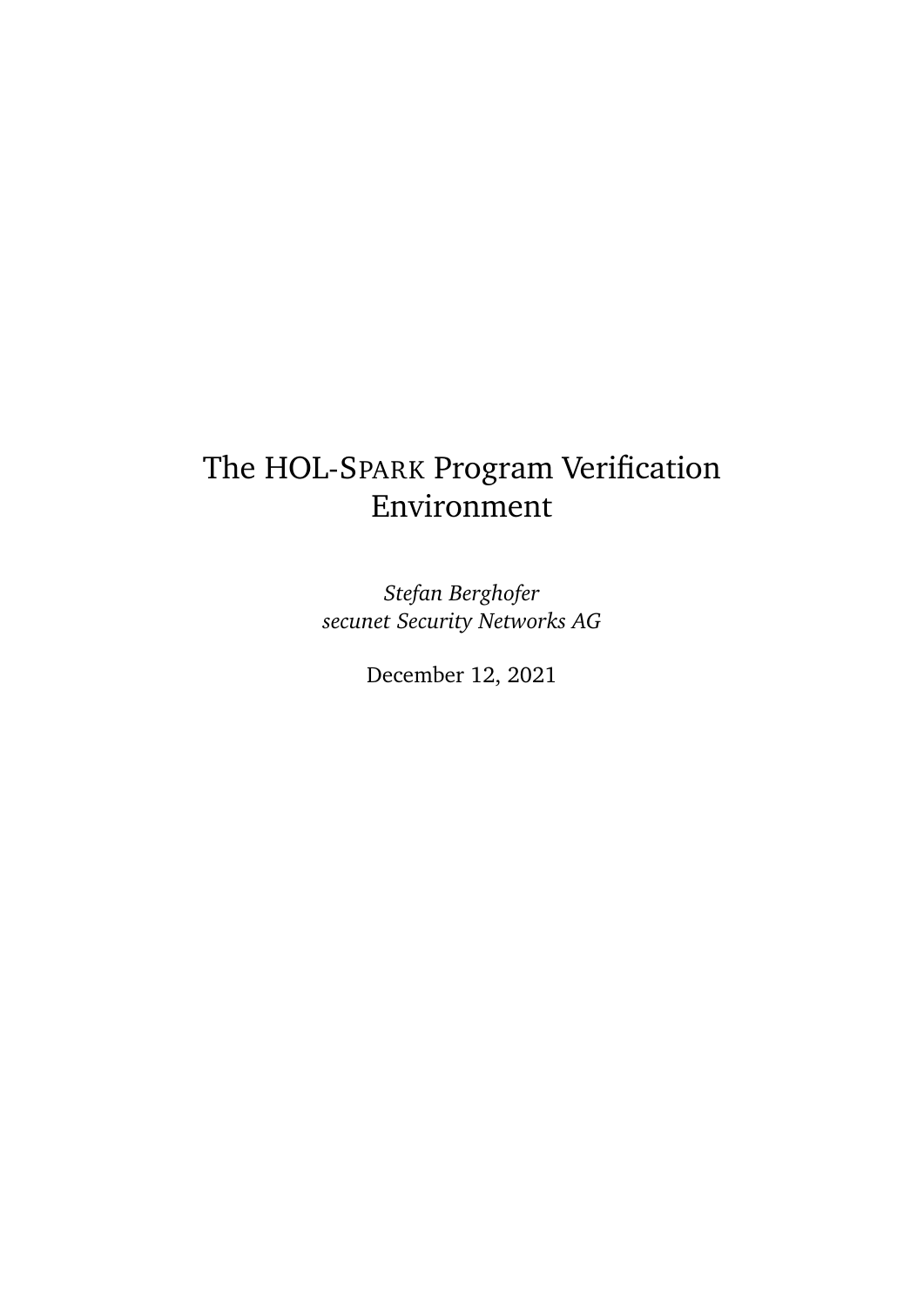# **Contents**

|   | 1 Introduction                                | $\overline{2}$ |  |
|---|-----------------------------------------------|----------------|--|
|   | $1.1 -$                                       | $\overline{2}$ |  |
|   |                                               | 3              |  |
|   | 2 Verifying an Example Program                |                |  |
|   | Importing SPARK VCs into Isabelle<br>2.1      | 6              |  |
|   | 2.2                                           | 9              |  |
|   | 2.3                                           | 12             |  |
|   | 3 Principles of VC generation<br>14           |                |  |
| 4 | <b>HOL-SPARK Reference</b><br>19              |                |  |
|   |                                               | 19             |  |
|   | 4.2                                           | 21             |  |
|   | 4.2.1                                         | 21             |  |
|   | 4.2.2                                         | 22             |  |
|   | 4.2.3                                         | 24             |  |
|   | 4.2.4                                         | 24             |  |
|   | User-defined proof functions and types<br>4.3 | 25             |  |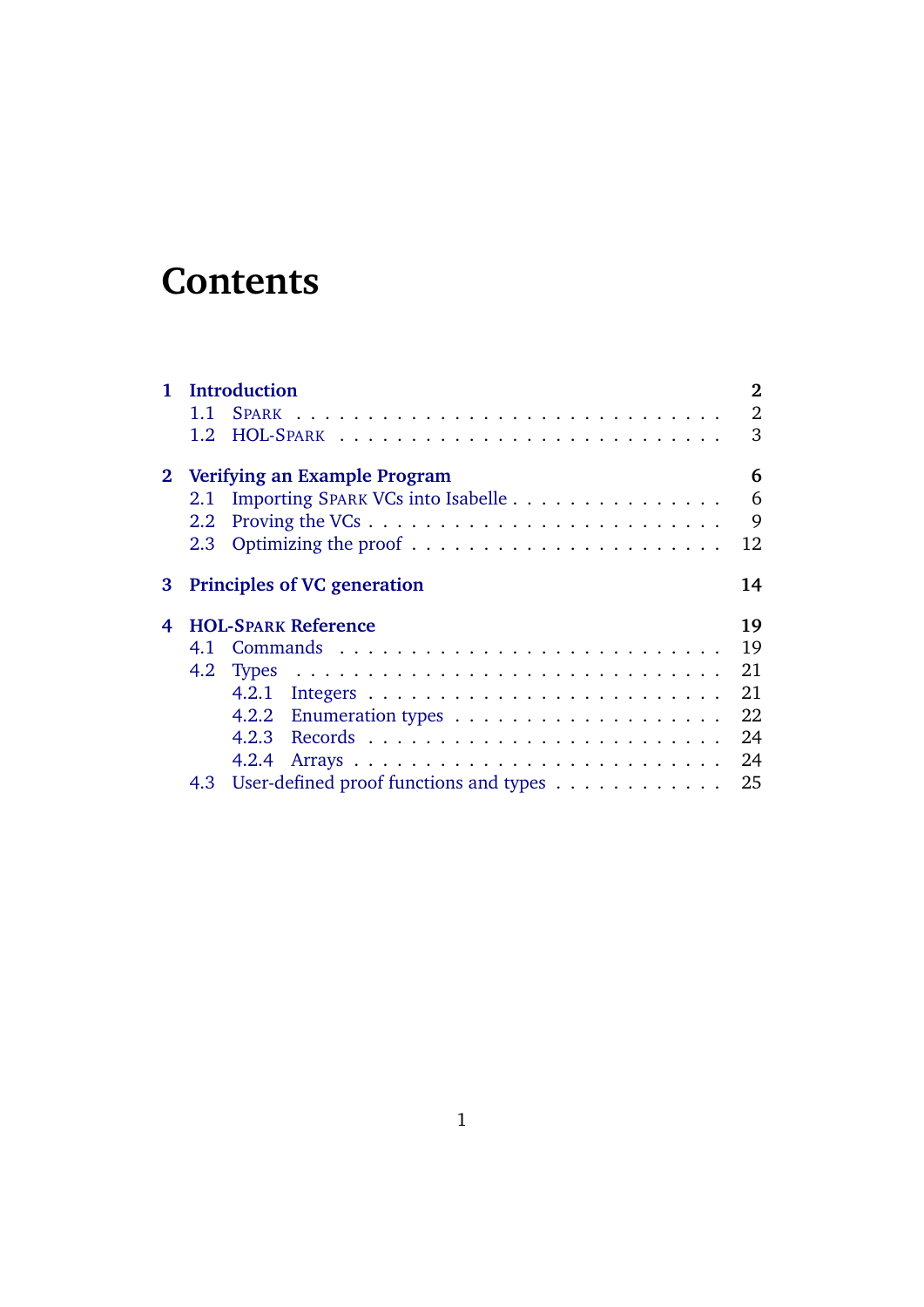# <span id="page-2-0"></span>**Chapter 1 Introduction**

This document describes a link between Isabelle/HOL and the SPARK/Ada tool suite for the verification of high-integrity software. Using this link, verification problems can be tackled that are beyond reach of the proof tools currently available for SPARK. A number of examples can be found in the directory HOL/SPARK/Examples in the Isabelle distribution. An opensource version of the SPARK tool suite is available free of charge from [libre.adacore.com.](http://libre.adacore.com)

In the remainder of [§1,](#page-2-0) we give an introduction to SPARK and the HOL-SPARK link. The verification of an example program is described in [§2.](#page-6-0) In [§3,](#page-14-0) we explain the principles underlying the generation of verification conditions for SPARK programs. Finally, [§4](#page-19-0) describes the commands provided by the HOL-SPARK link, as well as the encoding of SPARK types in HOL.

# <span id="page-2-1"></span>**1.1 SPARK**

SPARK [\[1\]](#page-29-0) is a subset of the Ada language that has been designed to allow verification of high-integrity software. It is missing certain features of Ada that can make programs difficult to verify, such as *access types*, *dynamic data structures*, and *recursion*. SPARK allows to prove absence of *runtime exceptions*, as well as *partial correctness* using pre- and postconditions. Loops can be annotated with *invariants*, and each procedure must have a *dataflow annotation*, specifying the dependencies of the output parameters on the input parameters of the procedure. Since SPARK annotations are just written as comments, SPARK programs can be compiled by an ordinary Ada compiler such as GNAT. SPARK comes with a number of tools, notably the *Examiner* that, given a SPARK program as an input, performs a *dataflow*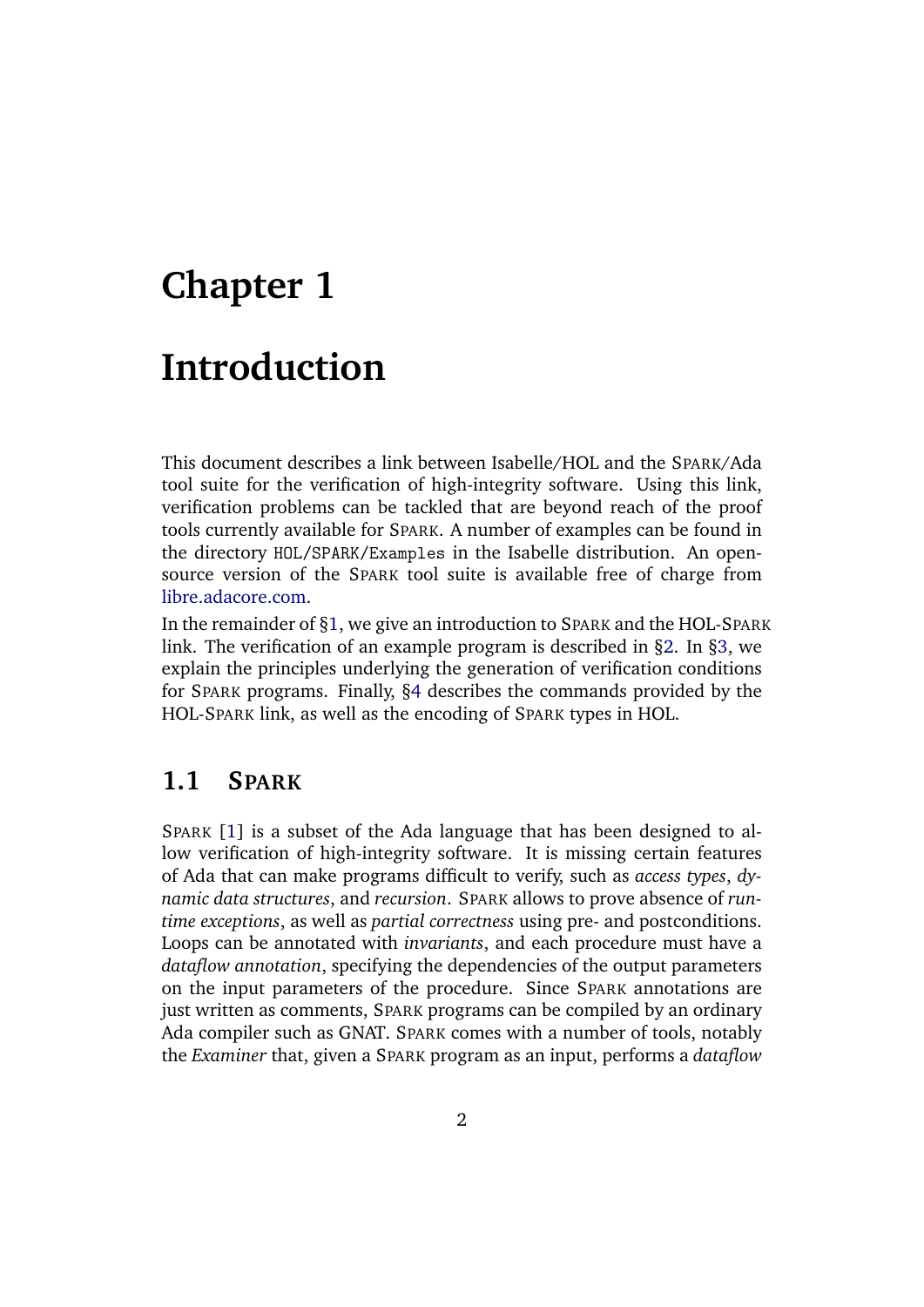*analysis* and generates *verification conditions* (VCs) that must be proved in order for the program to be exception-free and partially correct. The VCs generated by the Examiner are formulae expressed in a language called FDL, which is first-order logic extended with arithmetic operators, arrays, records, and enumeration types. For example, the FDL expression

```
for_all(i: integer, ((i \geq min) and (i \leq max)) \rightarrow\text{(element}(a, [i]) = 0)
```
states that all elements of the array a with indices greater or equal to min and smaller or equal to max are 0. VCs are processed by another SPARK tool called the *Simplifier* that either completely solves VCs or transforms them into simpler, equivalent conditions. The latter VCs can then be processed using another tool called the *Proof Checker*. While the Simplifier tries to prove VCs in a completely automatic way, the Proof Checker requires user interaction, which enables it to prove formulae that are beyond the scope of the Simplifier. The steps that are required to manually prove a VC are recorded in a log file by the Proof Checker. Finally, this log file, together with the output of the other SPARK tools mentioned above, is read by a tool called POGS (**P**roof **O**bli**G**ation **S**ummariser) that produces a table mentioning for each VC the method by which it has been proved. In order to overcome the limitations of FDL and to express complex specifications, SPARK allows the user to declare so-called *proof functions*. The desired properties of such functions are described by postulating a set of rules that can be used by the Simplifier and Proof Checker [\[1,](#page-29-0) §11.7]. An obvious drawback of this approach is that incorrect rules can easily introduce inconsistencies.

### <span id="page-3-0"></span>**1.2 HOL-SPARK**

The HOL-SPARK verification environment, which is built on top of Isabelle's object logic HOL, is intended as an alternative to the SPARK Proof Checker, and improves on it in a number of ways. HOL-SPARK allows Isabelle to directly parse files generated by the Examiner and Simplifier, and provides a special proof command to conduct proofs of VCs, which can make use of the full power of Isabelle's rich collection of proof methods. Proofs can be conducted using Isabelle's graphical user interface, which makes it easy to navigate through larger proof scripts. Moreover, proof functions can be introduced in a *definitional* way, for example by using Isabelle's package for recursive functions, rather than by just stating their properties as axioms, which avoids introducing inconsistencies.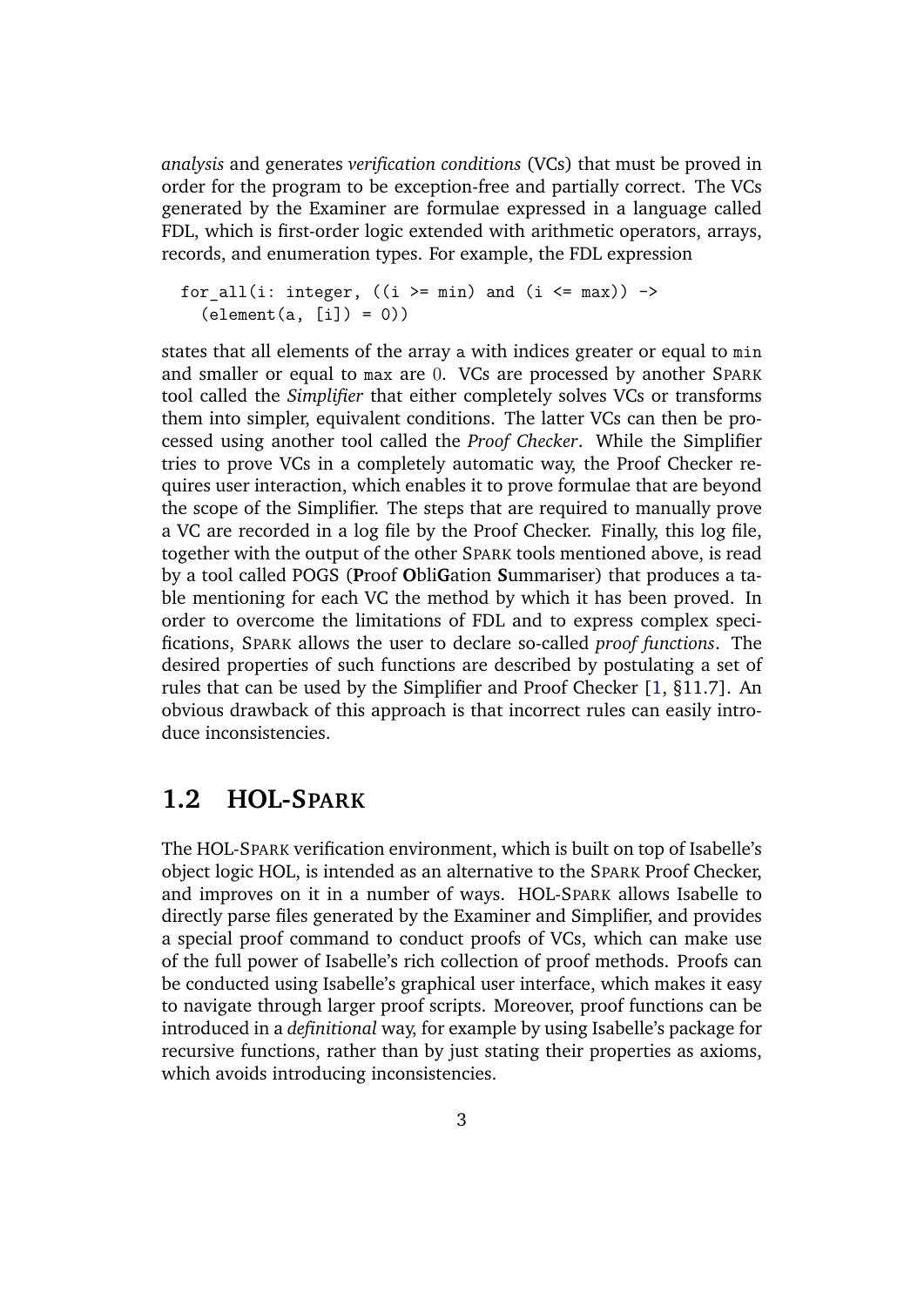

<span id="page-4-0"></span>Figure 1.1: SPARK program verification tool chain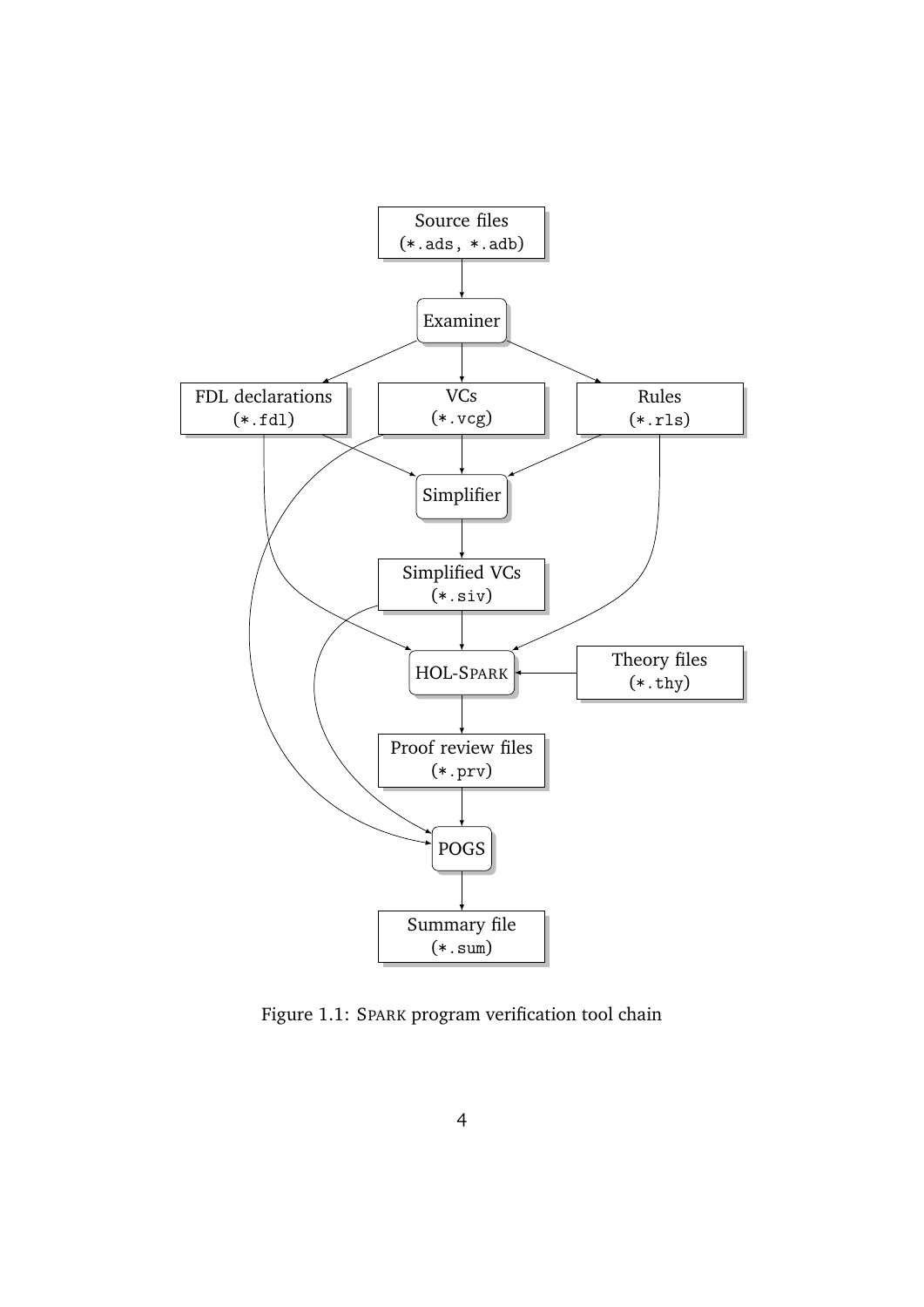Figure [1.1](#page-4-0) shows the integration of HOL-SPARK into the tool chain for the verification of SPARK programs. HOL-SPARK processes declarations (\*.fdl) and rules (\*.rls) produced by the Examiner, as well as simplified VCs (\*.siv) produced by the SPARK Simplifier. Alternatively, the original unsimplified VCs  $(*.vcg)$  produced by the Examiner can be used as well. Processing of the SPARK files is triggered by an Isabelle theory file (\*.thy), which also contains the proofs for the VCs contained in the  $*$ . siv or  $*$ . vcg files. Once that all verification conditions have been successfully proved, Isabelle generates a proof review file (\*.prv) notifying the POGS tool of the VCs that have been discharged.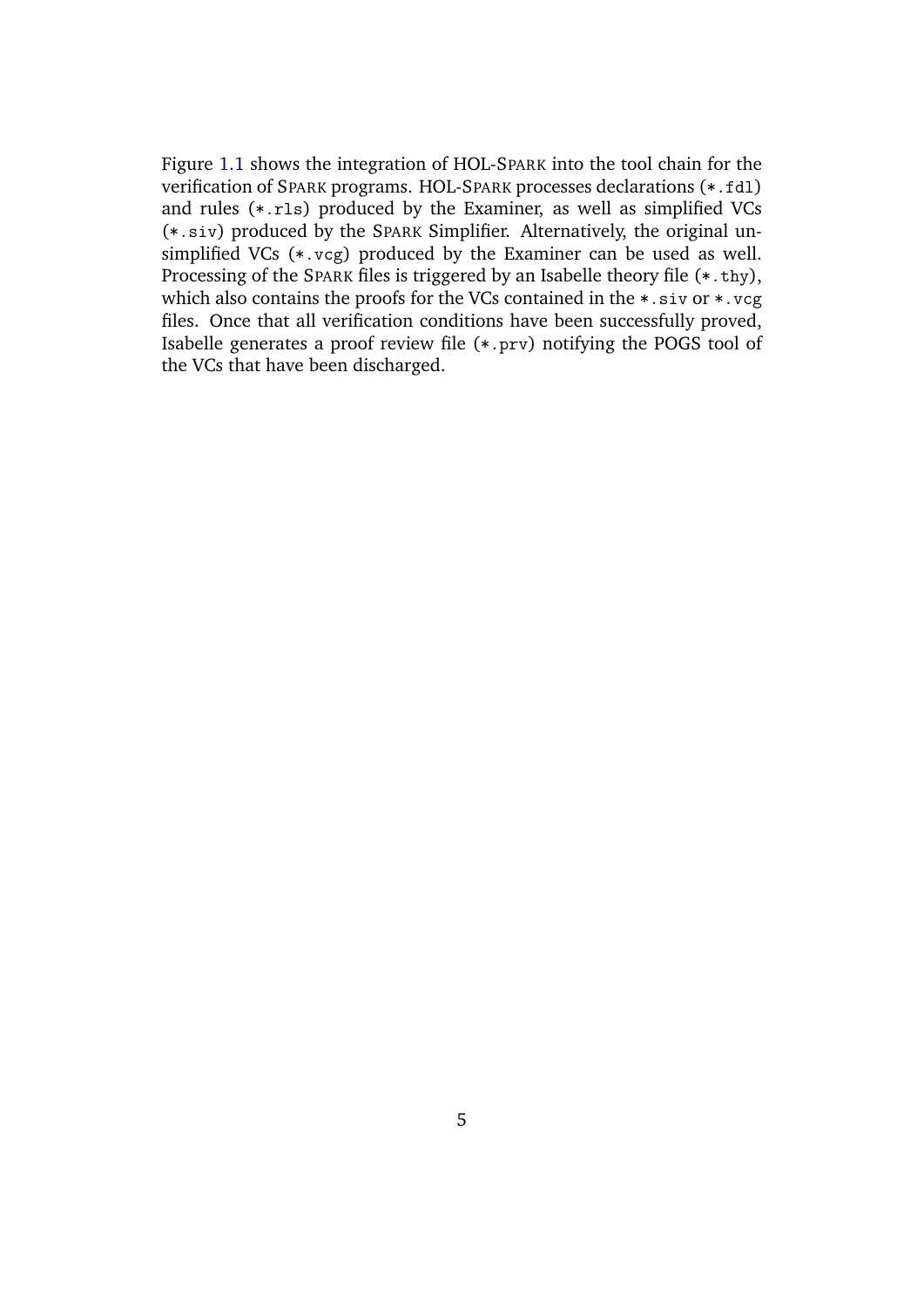# <span id="page-6-0"></span>**Chapter 2 Verifying an Example Program**

We will now explain the usage of the SPARK verification environment by proving the correctness of an example program. As an example, we use a program for computing the *greatest common divisor* of two natural numbers shown in Fig. [2.1,](#page-7-0) which has been taken from the book about SPARK by Barnes [\[1,](#page-29-0) §11.6].

# <span id="page-6-1"></span>**2.1 Importing SPARK VCs into Isabelle**

In order to specify that the SPARK procedure G\_C\_D behaves like its mathematical counterpart, Barnes introduces a *proof function* Gcd in the package specification. Invoking the SPARK Examiner and Simplifier on this program yields a file  $g \circ d.siv$  containing the simplified VCs, as well as files g\_c\_d.fdl and g\_c\_d.rls, containing FDL declarations and rules, respectively. The files generated by SPARK are assumed to reside in the subdirectory greatest\_common\_divisor. For G\_C\_D the Examiner generates ten VCs, eight of which are proved automatically by the Simplifier. We now show how to prove the remaining two VCs interactively using HOL-SPARK. For this purpose, we create a *theory* Greatest\_Common\_Divisor, which is shown in Fig. [2.2.](#page-8-0) A theory file always starts with the keyword **theory** followed by the name of the theory, which must be the same as the file name. The theory name is followed by the keyword **imports** and a list of theories imported by the current theory. All theories using the HOL-SPARK verification environment must import the theory SPARK. In addition, we also include the GCD theory. The list of imported theories is followed by the **begin** keyword. In order to interactively process the theory shown in Fig. [2.2,](#page-8-0) we start Isabelle with the command

isabelle jedit -l HOL-SPARK Greatest\_Common\_Divisor.thy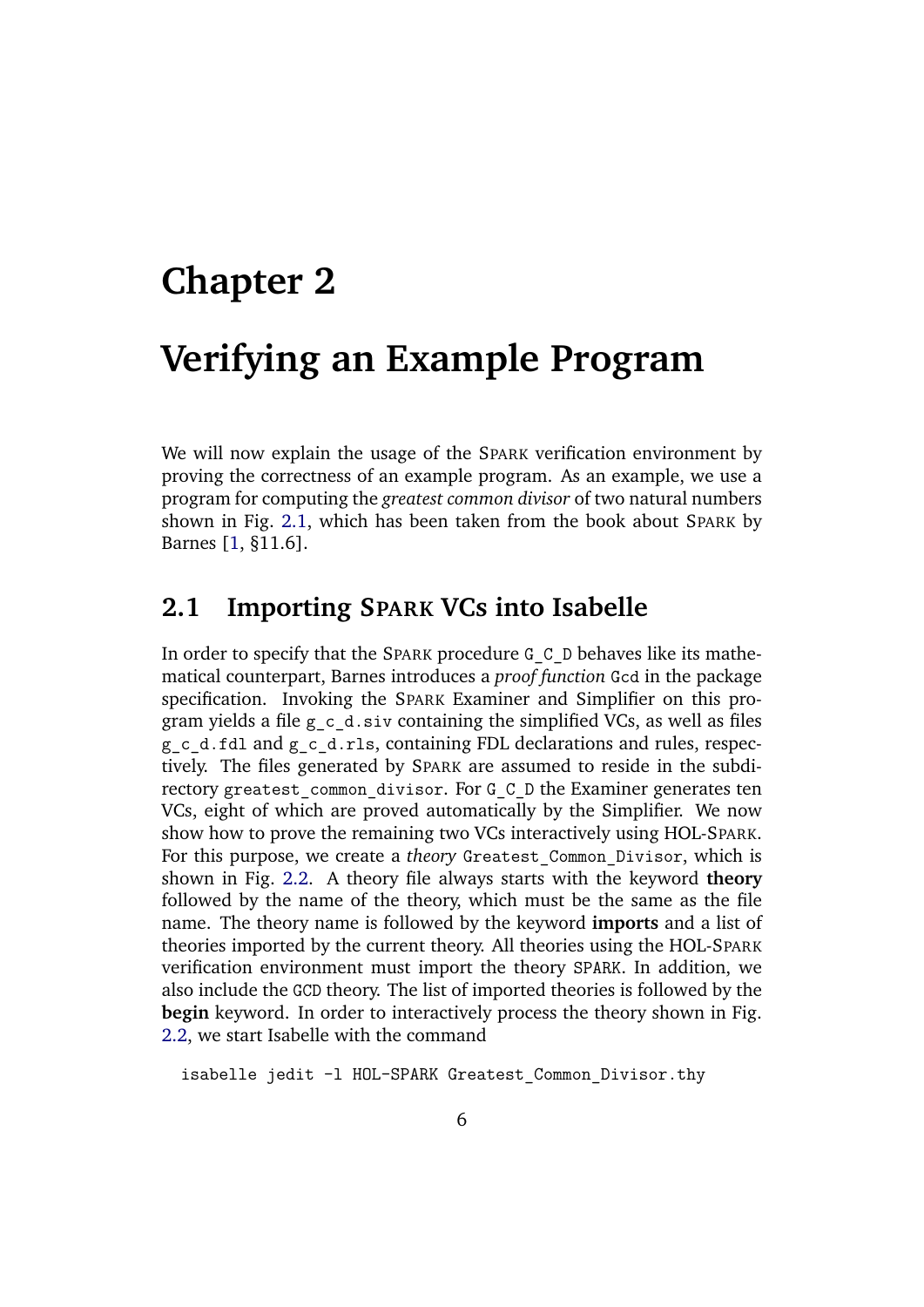```
package Greatest_Common_Divisor
is
  --# function Gcd(A, B: Natural) return Natural;
  procedure G_C_D(M, N: in Natural; G: out Natural);
    --# derives G from M, N;
    --# pre M >= 0 and N > 0;
    --# post G = Gcd(M,N);
end Greatest_Common_Divisor;
package body Greatest_Common_Divisor
is
  procedure G_C_D(M, N: in Natural; G: out Natural)
  is
     C, D, R: Integer;
  begin
     C := M; D := N;while D /= 0 loop
        --# assert C \ge 0 and D \ge 0 and Gcd(C, D) = Gcd(M, N);
        R := C rem D;
        C := D; D := R;end loop;
     G := C;
  end G_C_D;
```
**end** Greatest\_Common\_Divisor;

<span id="page-7-0"></span>Figure 2.1: SPARK program for computing the greatest common divisor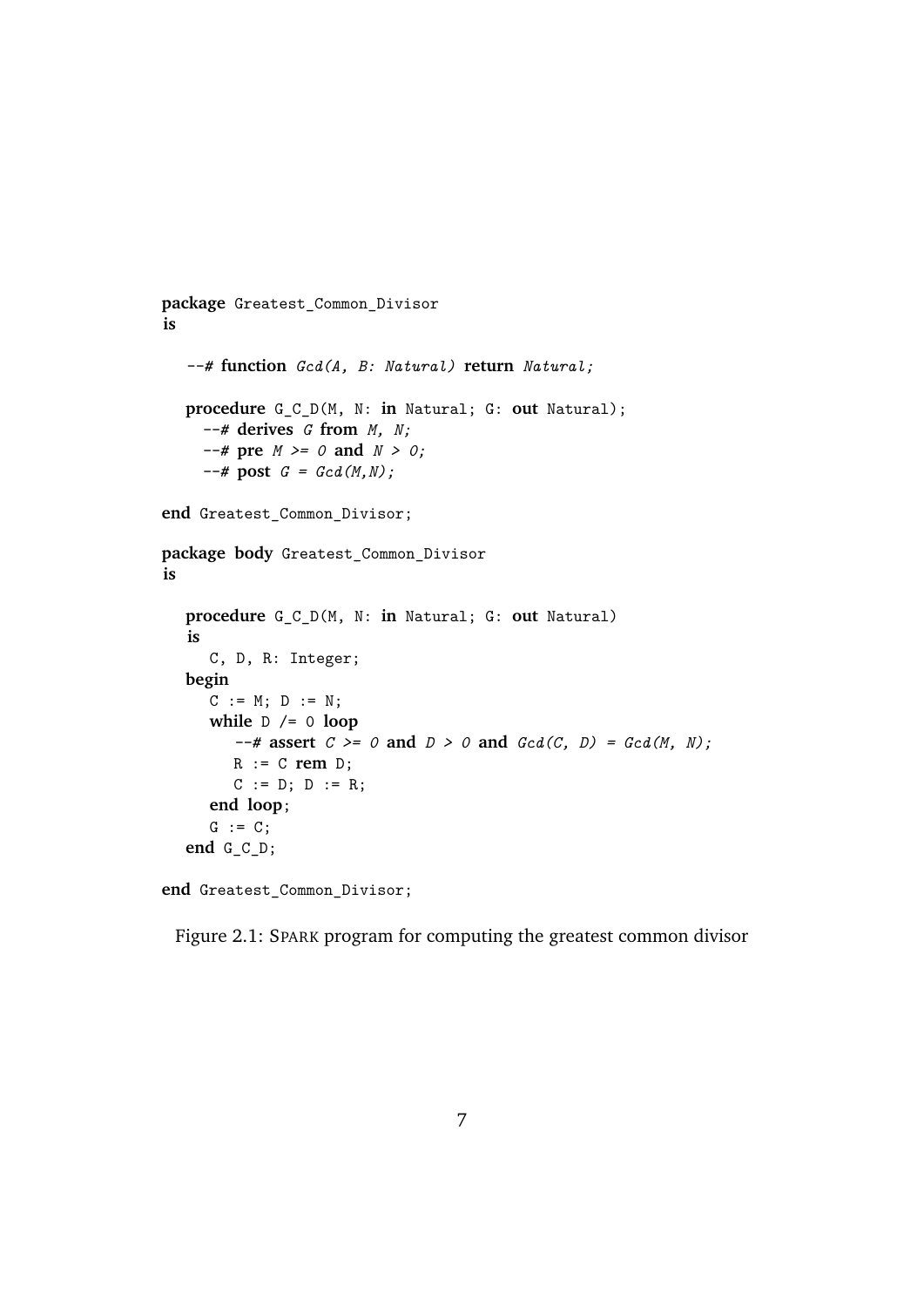```
theory Greatest_Common_Divisor
imports "HOL-SPARK.SPARK"
begin
spark_proof_functions
  gcd = "gcd :: int \Rightarrow int \Rightarrow int"spark_open ‹ greatest_common_divisor/g_c_d›
spark_vc procedure_g_c_d_4
proof -
  from \langle 0 \rangle \langle 0 \rangle have "0 \leq c mod d" by (rule pos_mod_sign)
  with \langle 0 \le c \rangle \langle 0 \le d \rangle \langle c - c sdiv d * d \ne 0 show ?C1
     by (simp add: sdiv_pos_pos minus_div_mult_eq_mod [symmetric])
next
  from \langle 0 \le c \rangle \langle 0 \le d \rangle \langle \text{gcd } c \text{ d } = \text{gcd } m \text{ n } \rangle show ?C2
     by (simp add: sdiv_pos_pos minus_div_mult_eq_mod [symmetric]
gcd_non_0_int)
qed
spark_vc procedure_g_c_d_11
proof -
  from \langle 0 \le c \rangle \langle 0 \le d \rangle \langle c - c sdiv d * d = 0>
  have "d dvd c"
     by (auto simp add: sdiv_pos_pos dvd_def ac_simps)
  with \langle 0 \rangle \langle 0 \rangle \langle 0 \rangle \langle 0 \rangle \langle 0 \rangle c d = gcd m n > show ?C1
     by simp
qed
```

```
spark_end
```
**end**

<span id="page-8-0"></span>Figure 2.2: Correctness proof for the greatest common divisor program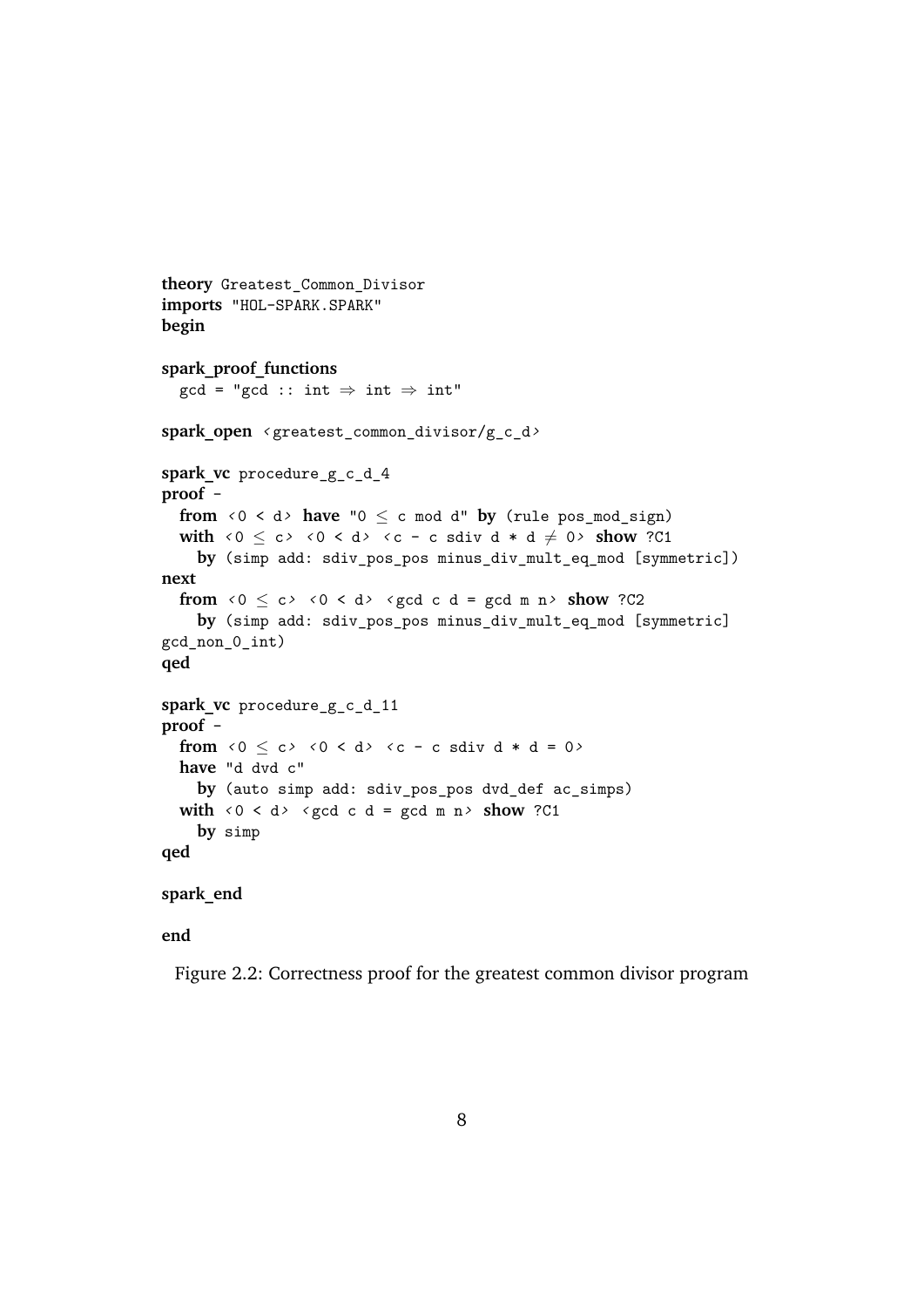The option "-l HOL-SPARK" instructs Isabelle to load the right object logic image containing the verification environment. Each proof function occurring in the specification of a SPARK program must be linked with a corresponding Isabelle function. This is accomplished by the command **spark\_proof\_functions**, which expects a list of equations of the form *name* = *term*, where *name* is the name of the proof function and *term* is the corresponding Isabelle term. In the case of gcd, both the SPARK proof function and its Isabelle counterpart happen to have the same name. Isabelle checks that the type of the term linked with a proof function agrees with the type of the function declared in the \*.fdl file. It is worth noting that the spark proof functions command can be invoked both outside, i.e. before **spark** open, and inside the environment, i.e. after **spark** open, but before any **spark** vc command. The former variant is useful when having to declare proof functions that are shared by several procedures, whereas the latter has the advantage that the type of the proof function can be checked immediately, since the VCs, and hence also the declarations of proof functions in the \*.fdl file have already been loaded. We now instruct Isabelle to open a new verification environment and load a set of VCs. This is done using the command **spark** open, which must be given the name of  $a * . siv$ file as an argument. Behind the scenes, Isabelle parses this file and the corresponding \*.fdl and \*.rls files, and converts the VCs to Isabelle terms. Using the command **spark\_status**, the user can display the current VCs together with their status (proved, unproved). The variants **spark\_status** (proved) and **spark\_status** (unproved) show only proved and unproved VCs, respectively. For g\_c\_d.siv, the output of **spark\_status** is shown in Fig. [2.3.](#page-10-0) To minimize the number of assumptions, and hence the size of the VCs, FDL rules of the form "... may\_be\_replaced\_by ..." are turned into native Isabelle definitions, whereas other rules are modelled as assumptions.

### <span id="page-9-0"></span>**2.2 Proving the VCs**

The two open VCs are procedure  $g\,c\,d\,4$  and procedure  $g\,c\,d\,11$ , both of which contain the gcd proof function that the SPARK Simplifier does not know anything about. The proof of a particular VC can be started with the **spark** vc command, which is similar to the standard **lemma** and **theorem** commands, with the difference that it only takes a name of a VC but no formula as an argument. A VC can have several conclusions that can be referenced by the identifiers ?C1, ?C2, etc. If there is just one conclusion, it can also be referenced by ?thesis. It is important to note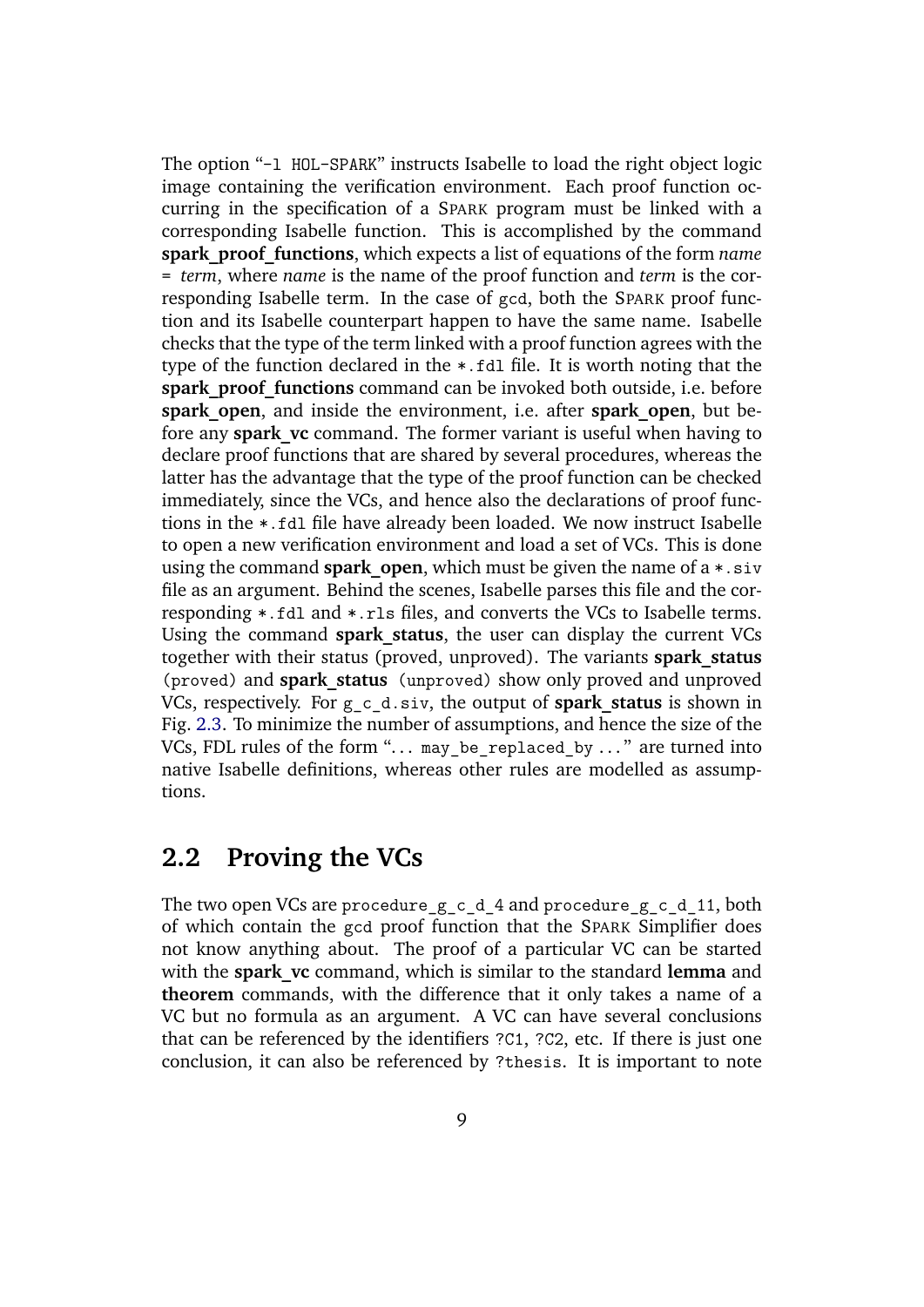```
Context:
```

```
fixes m :: "int"
and n :: "int"
and c :: "int"
and d:: "int"
assumes g_c_d_rules1: "0 \leq integer_size"
and gcdrules6: "0 \leq natural size"
notes definition
  defns = 'integer first = - 2147483648'
    'integer last = 2147483647'...
Definitions:
g c d rules2: integer first = - 2147483648
g_c_d_rules3: integer__last = 2147483647
 ...
Verification conditions:
path(s) from assertion of line 10 to assertion of line 10
procedure_g_c_d_4 (unproved)
  assumes H1: "0 < c"and H2: "0 < d"
  and H3: "gcd c d = gcd m n"...
  shows "0 < c - c sdiv d * d"
  and "gcd d (c - c sdiv d * d) = gcd m npath(s) from assertion of line 10 to finish
procedure_g_c_d_11 (unproved)
  assumes H1: "0 < c"and H2: "0 < d"
  and H3: "gcd c d = gcd m n"...
  shows "d = gcd m n"
```
<span id="page-10-0"></span>Figure 2.3: Output of **spark\_status** for g\_c\_d.siv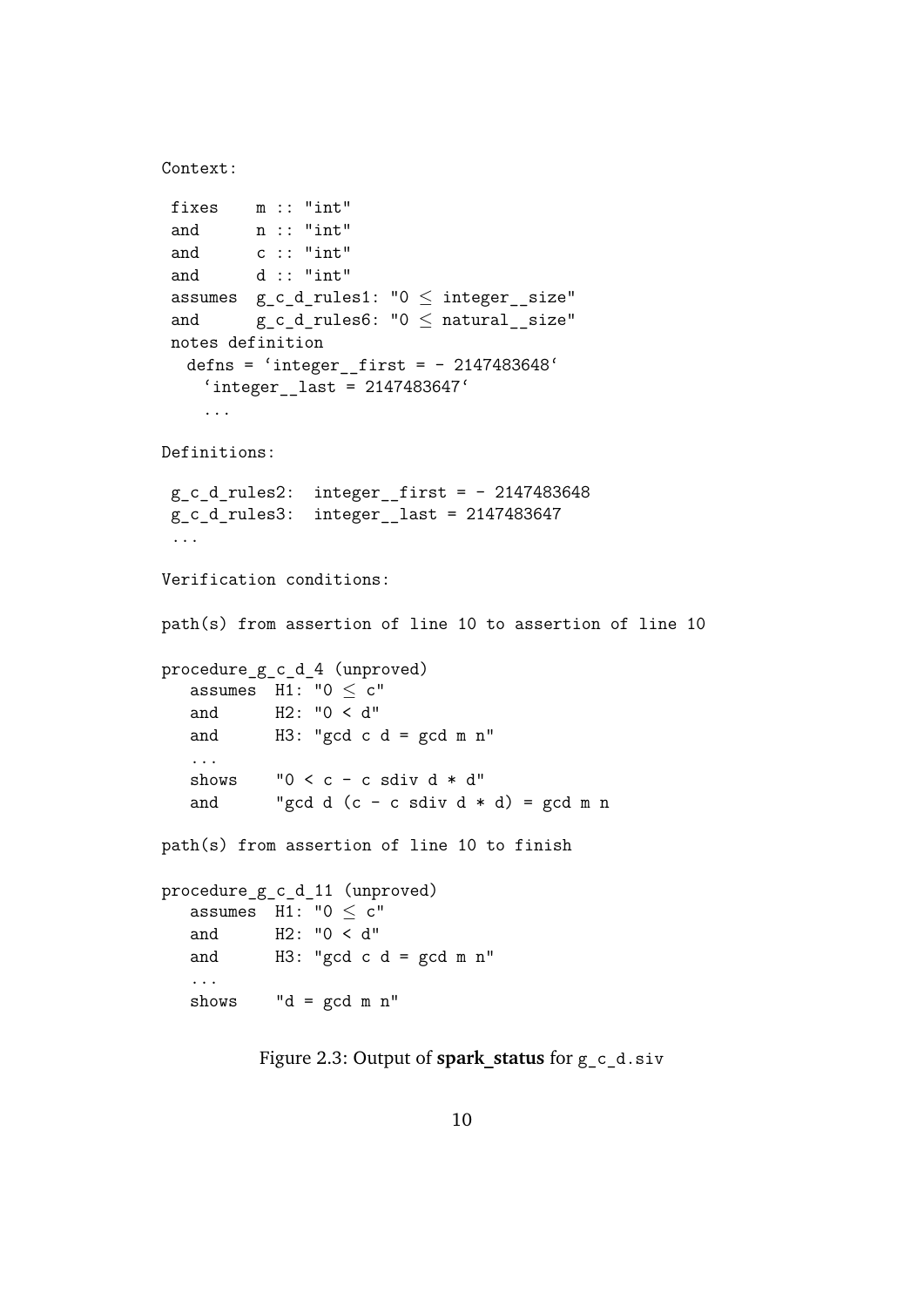that the div operator of FDL behaves differently from the div operator of Isabelle/HOL on negative numbers. The former always truncates towards zero, whereas the latter truncates towards minus infinity. This is why the FDL div operator is mapped to the sdiv operator in Isabelle/HOL, which is defined as

a sdiv  $b = sgn a * sgn b * (|a| div |b|)$ 

For example, we have that  $-5$  sdiv  $4 = -1$ , but  $-5$  div  $4 = -2$ . For non-negative dividend and divisor, sdiv is equivalent to div, as witnessed by theorem sdiv pos pos:

 $0 \le a \implies 0 \le b \implies a$  sdiv  $b = a$  div b

In contrast, the behaviour of the FDL mod operator is equivalent to the one of Isabelle/HOL. Moreover, since FDL has no counterpart of the SPARK operator **rem**, the SPARK expression c **rem** d just becomes c - c sdiv d \* d in Isabelle. The first conclusion of procedure g c d 4 requires us to prove that the remainder of c and d is greater than 0. To do this, we use the theorem minus div mult eq mod [symmetric] describing the correspondence between div and mod

a mod  $b = a - a$  div  $b * b$ 

together with the theorem pos\_mod\_sign saying that the result of the mod operator is non-negative when applied to a non-negative divisor:

$$
(0::'a) < b \implies (0::'a) \le a \mod b
$$

We will also need the aforementioned theorem sdiv pos pos in order for the standard Isabelle/HOL theorems about div to be applicable to the VC, which is formulated using sdiv rather that div. Note that the proof uses '0 ≤ c' and '0 < d' rather than H1 and H2 to refer to the hypotheses of the current VC. While the latter variant seems more compact, it is not particularly robust, since the numbering of hypotheses can easily change if the corresponding program is modified, making the proof script hard to adjust when there are many hypotheses. Moreover, proof scripts using abbreviations like H1 and H2 are hard to read without assistance from Isabelle. The second conclusion of procedure\_g\_c\_d\_4 requires us to prove that the gcd of d and the remainder of c and d is equal to the gcd of the original input values m and n, which is the actual *invariant* of the procedure. This is a consequence of theorem gcd\_non\_0\_int

 $0 \le y \implies \gcd x \ y = \gcd y \ (x \mod y)$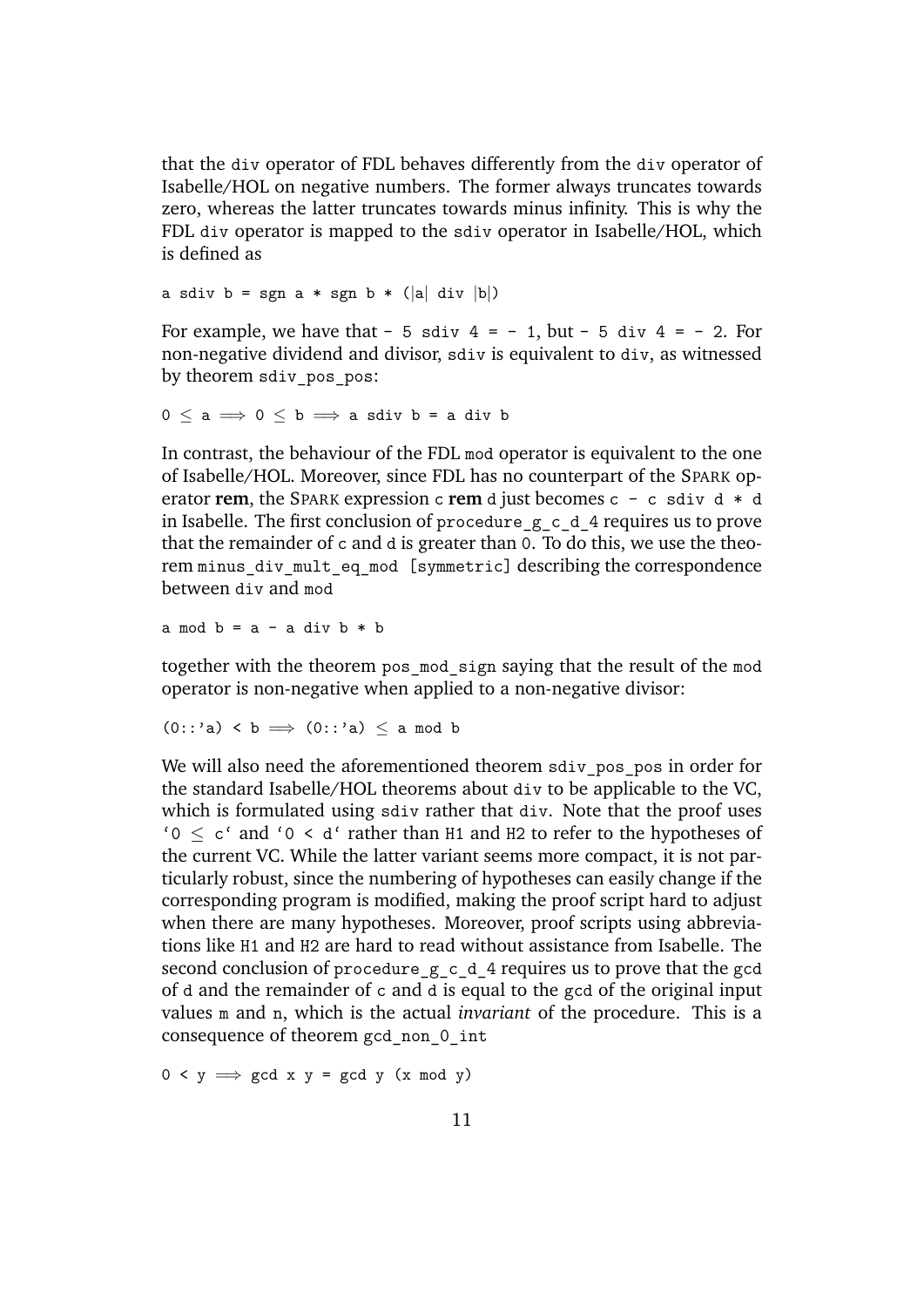Again, we also need theorems minus div mult eq mod [symmetric] and sdiv pos pos to justify that SPARK's **rem** operator is equivalent to Isabelle's mod operator for non-negative operands. The VC procedure  $g_c$  d 11 says that if the loop invariant holds before the last iteration of the loop, the postcondition of the procedure will hold after execution of the loop body. To prove this, we observe that the remainder of c and d, and hence c mod d is 0 when exiting the loop. This implies that gcd  $c$  d = d, since c is divisible by d, so the conclusion follows using the assumption gcd  $c$  d = gcd m n. This concludes the proofs of the open VCs, and hence the SPARK verification environment can be closed using the command **spark\_end**. This command checks that all VCs have been proved and issues an error message if there are remaining unproved VCs. Moreover, Isabelle checks that there is no open SPARK verification environment when the final **end** command of a theory is encountered.

# <span id="page-12-0"></span>**2.3 Optimizing the proof**

When looking at the program from Fig. [2.1](#page-7-0) once again, several optimizations come to mind. First of all, like the input parameters of the procedure, the local variables C, D, and R can be declared as Natural rather than Integer. Since natural numbers are non-negative by construction, the values computed by the algorithm are trivially proved to be non-negative. Since we are working with non-negative numbers, we can also just use SPARK's **mod** operator instead of **rem**, which spares us an application of theorems minus div mult eq mod [symmetric] and sdiv pos pos. Finally, as noted by Barnes [\[1,](#page-29-0) §11.5], we can simplify matters by placing the **assert** statement between **while** and **loop** rather than directly after the **loop**. In the former case, the loop invariant has to be proved only once, whereas in the latter case, it has to be proved twice: since the **assert** occurs after the check of the exit condition, the invariant has to be proved for the path from the **assert** statement to the **assert** statement, and for the path from the **assert** statement to the postcondition. In the case of the G\_C\_D procedure, this might not seem particularly problematic, since the proof of the invariant is very simple, but it can unnecessarily complicate matters if the proof of the invariant is non-trivial. The simplified program for computing the greatest common divisor, together with its correctness proof, is shown in Fig. [2.4.](#page-13-0) Since the package specification has not changed, we only show the body of the packages. The two VCs can now be proved by a single application of Isabelle's proof method simp.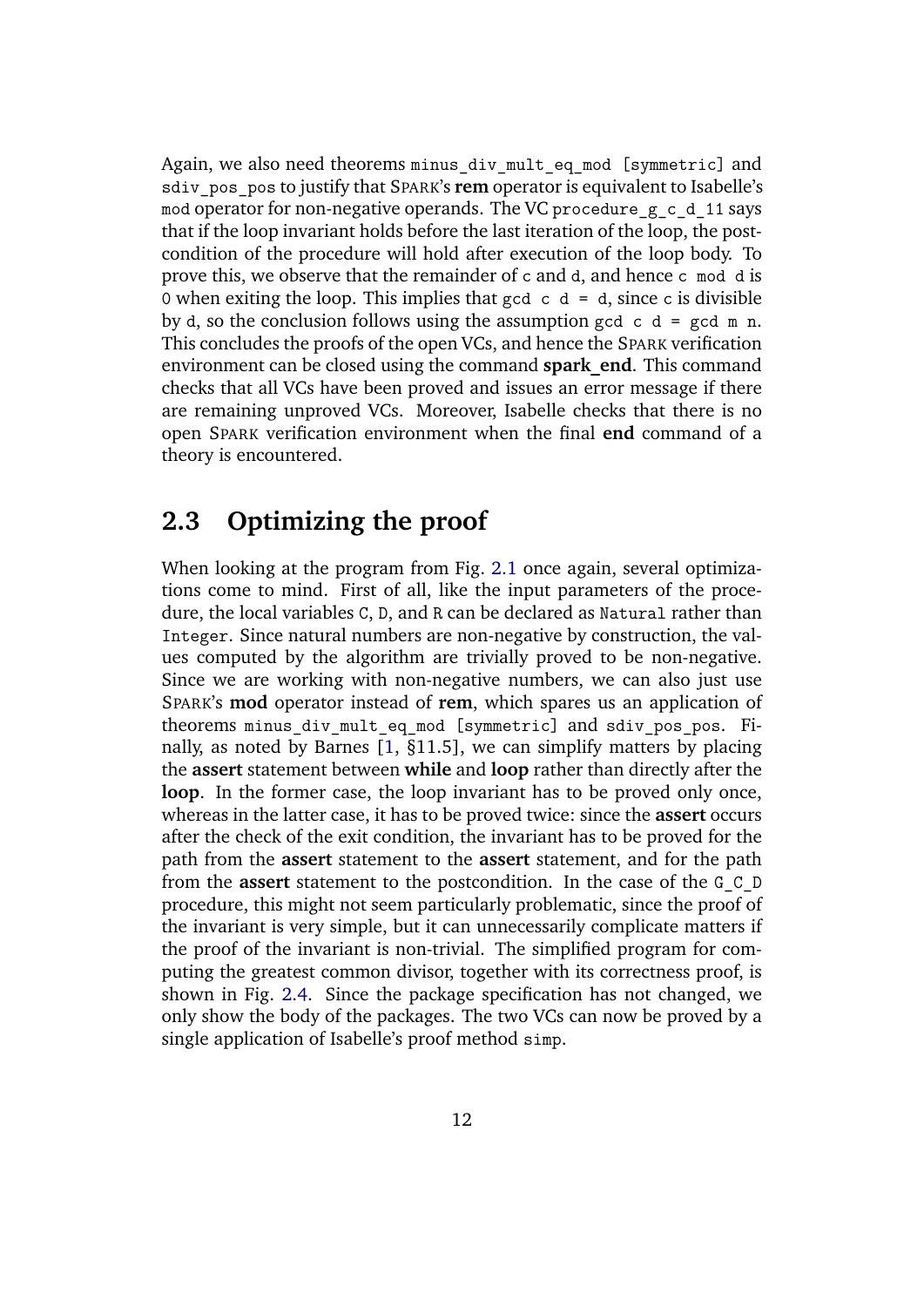```
package body Simple_Greatest_Common_Divisor
is
   procedure G_C_D (M, N : in Natural; G : out Natural)
   is
      C, D, R : Natural;
   begin
      C := M; D := N;while D /= 0
        --# assert Gcd (C, D) = Gcd (M, N);
      loop
         R := C \mod D;
         C := D; D := R;end loop;
      G := C;end G_C_D;
end Simple_Greatest_Common_Divisor;
theory Simple_Greatest_Common_Divisor
imports "HOL-SPARK.SPARK"
begin
spark_proof_functions
  gcd = "gcd :: int \Rightarrow int \Rightarrow int"spark_open ‹ simple_greatest_common_divisor/g_c_d›
spark_vc procedure_g_c_d_4
  using \langle 0 \rangle \langle 0 \rangle \langle 0 \rangle \langle 0 \rangle c d = gcd m n \rangleby (simp add: gcd_non_0_int)
spark_vc procedure_g_c_d_9
  using \le 0 \le c \le \le c \le c \le c \le c \le 0 = \gcd m n
  by simp
spark_end
```

```
end
```
<span id="page-13-0"></span>Figure 2.4: Simplified greatest common divisor program and proof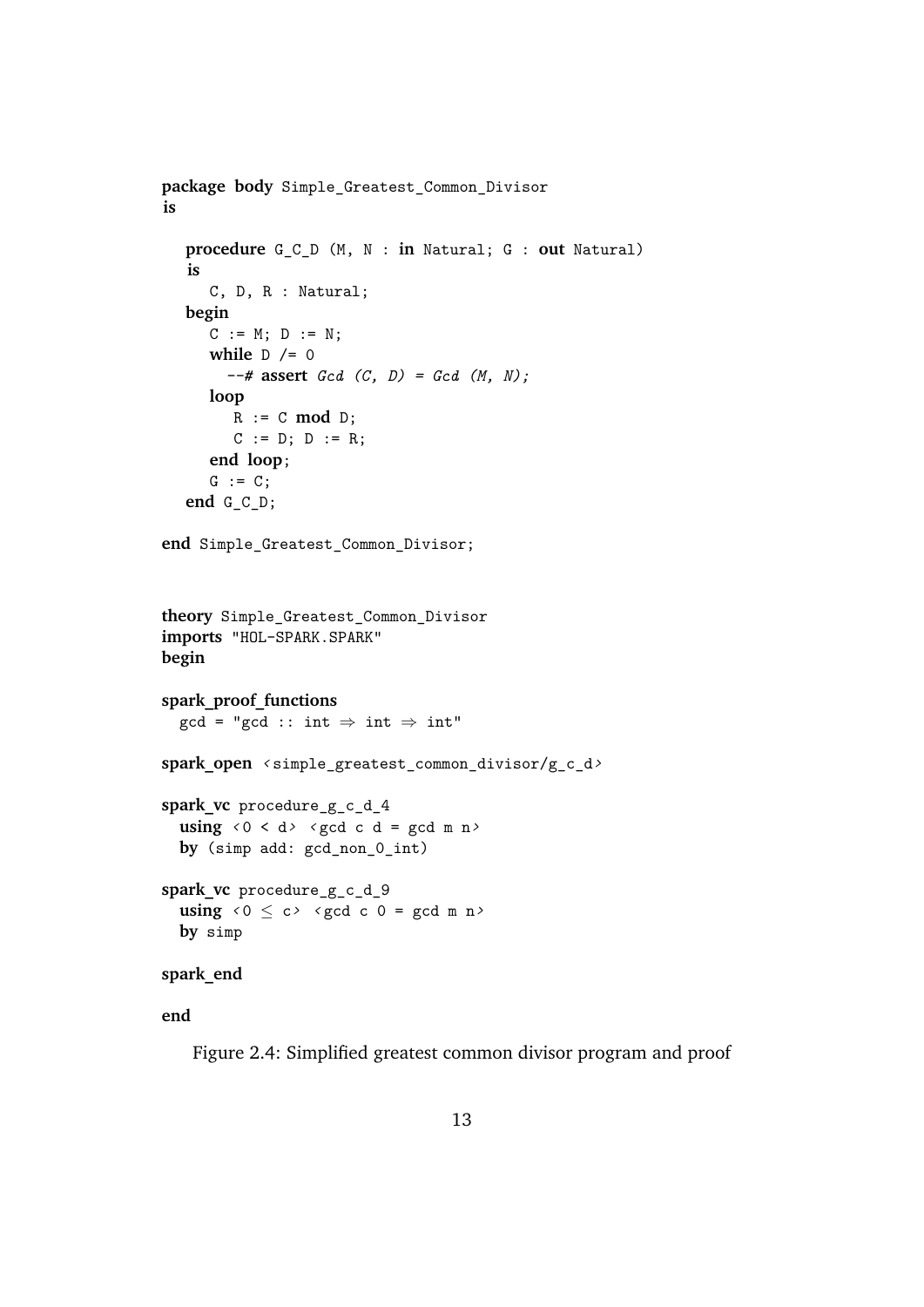# <span id="page-14-0"></span>**Chapter 3 Principles of VC generation**

In this section, we will discuss some aspects of VC generation that are useful for understanding and optimizing the VCs produced by the SPARK Examiner.

As explained by Barnes [\[1,](#page-29-0) §11.5], the SPARK Examiner unfolds the loop

```
for I in T range L .. U loop
  --# assert P (I);
 S;
end loop;
to
if L <= U then
 I := I.:
 loop
    --# assert P (I);
   S;
    exit when I = U;
    I := I + 1;end loop;
end if;
```
Due to this treatment of for-loops, the user essentially has to prove twice that S preserves the invariant *P*, namely for the path from the assertion to the assertion and from the assertion to the next cut point following the loop. The preservation of the invariant has to be proved even more often when the loop is followed by an if-statement. For trivial invariants, this might not seem like a big problem, but in realistic applications, where invariants are complex, this can be a major inconvenience. Often, the proofs of the invariant differ only in a few variables, so it is tempting to just copy and modify existing proof scripts, but this leads to proofs that are hard to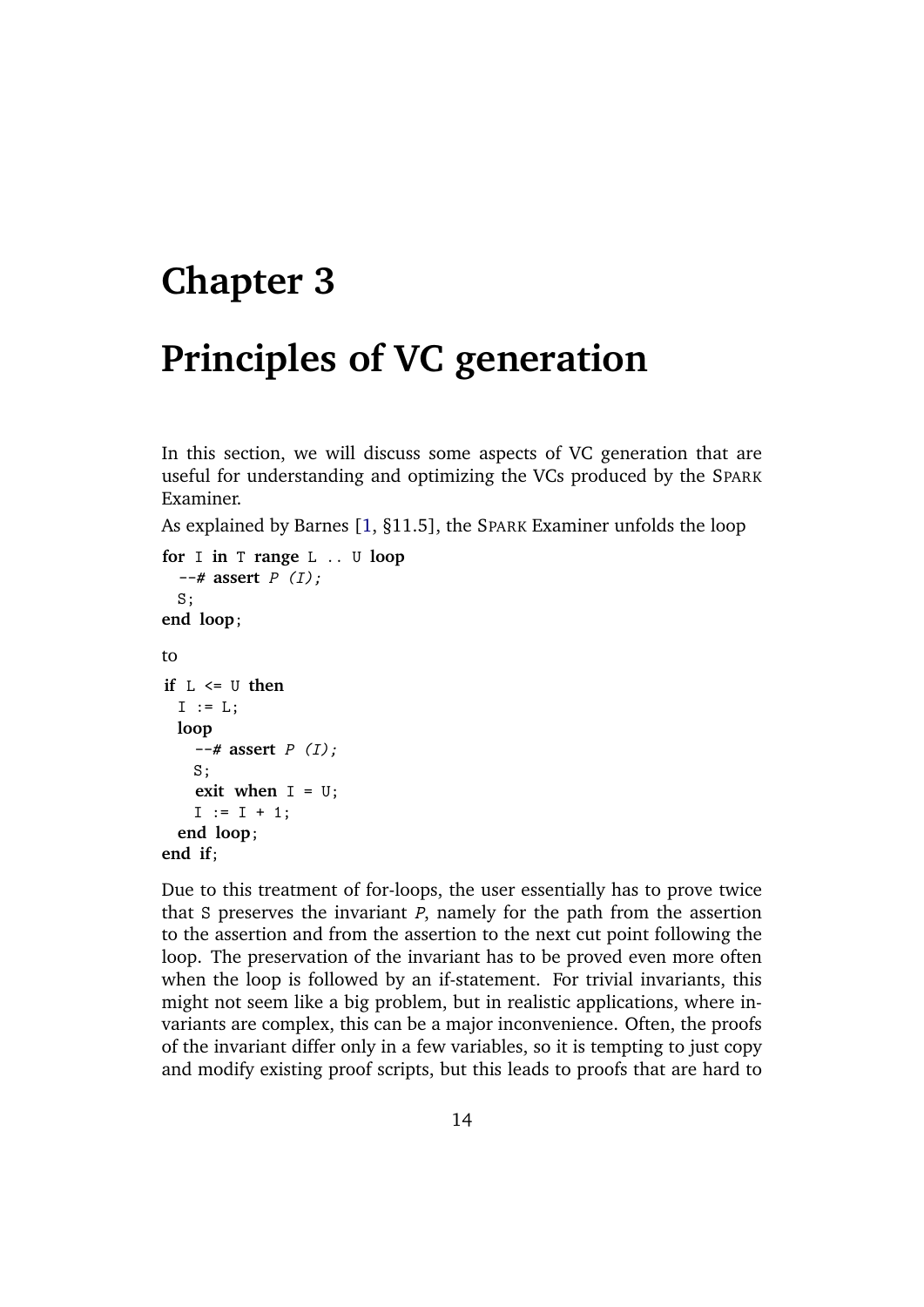```
package Loop_Invariant
is
  type Word32 is mod 2 ** 32;
  procedure Proc1 (A : in Natural; B : in Word32; C : out Word32);
  --# derives C from A, B;
  --# post Word32 (A) * B = C;
  procedure Proc2 (A : in Natural; B : in Word32; C : out Word32);
  --# derives C from A, B;
  --# post Word32 (A) * B = C;
end Loop_Invariant;
package body Loop_Invariant
is
  procedure Proc1 (A : in Natural; B : in Word32; C : out Word32)
  is
  begin
     C := 0:
     for I in Natural range 1 .. A
       --# assert Word32 (I - 1) * B = C;
     loop
        C := C + B;end loop;
  end Proc1;
  procedure Proc2 (A : in Natural; B : in Word32; C : out Word32)
  is
  begin
     C := 0;for I in Natural range 1 .. A
       --# assert Word32 (I - 1) * B = C;
     loop
        C := C + B;--# assert Word32 (I) * B = C;
     end loop;
  end Proc2;
```
**end** Loop\_Invariant;

<span id="page-15-0"></span>Figure 3.1: Assertions in for-loops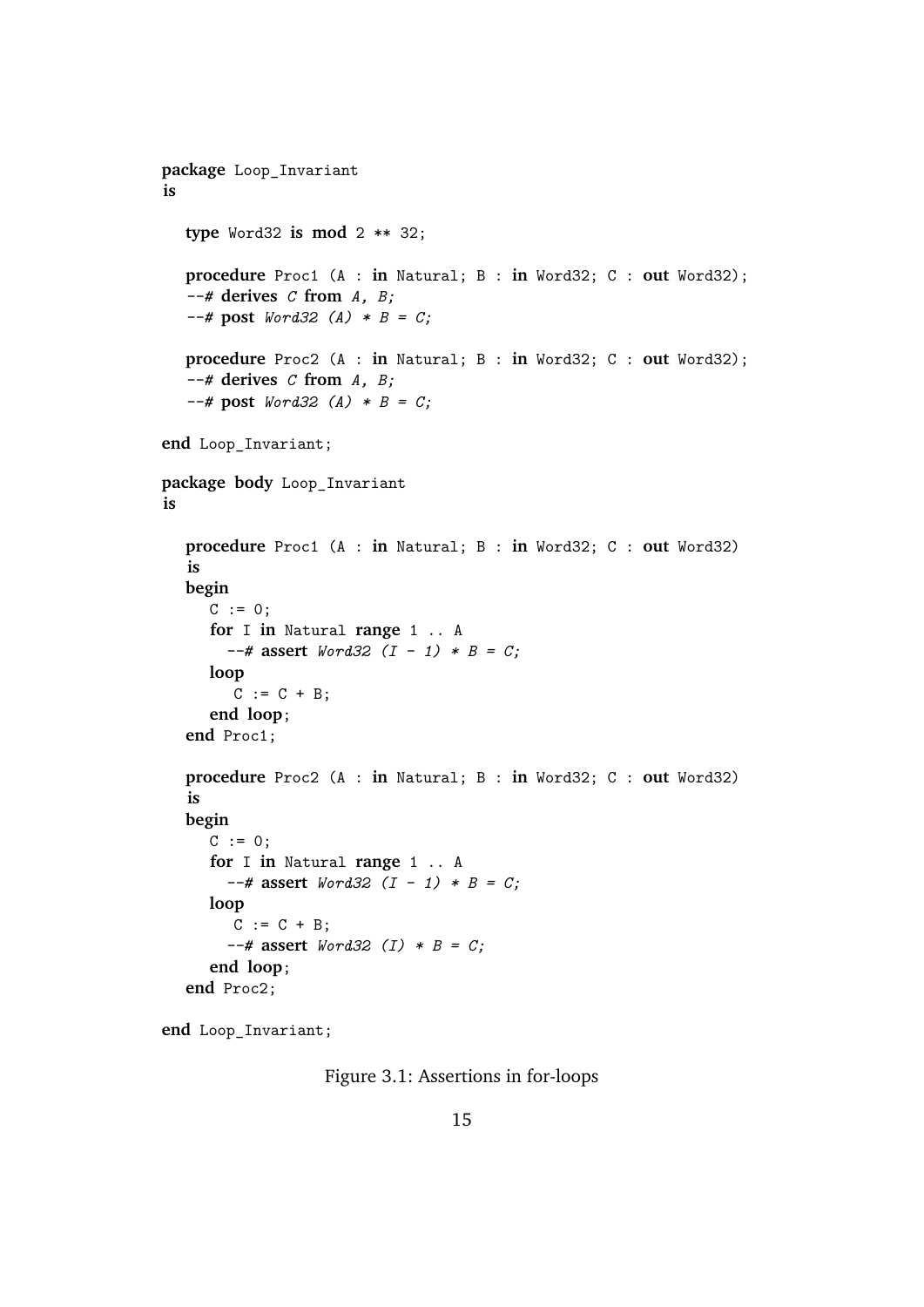

<span id="page-16-0"></span>Figure 3.2: Control flow graph for procedure Proc1



<span id="page-16-1"></span>Figure 3.3: Control flow graph for procedure Proc2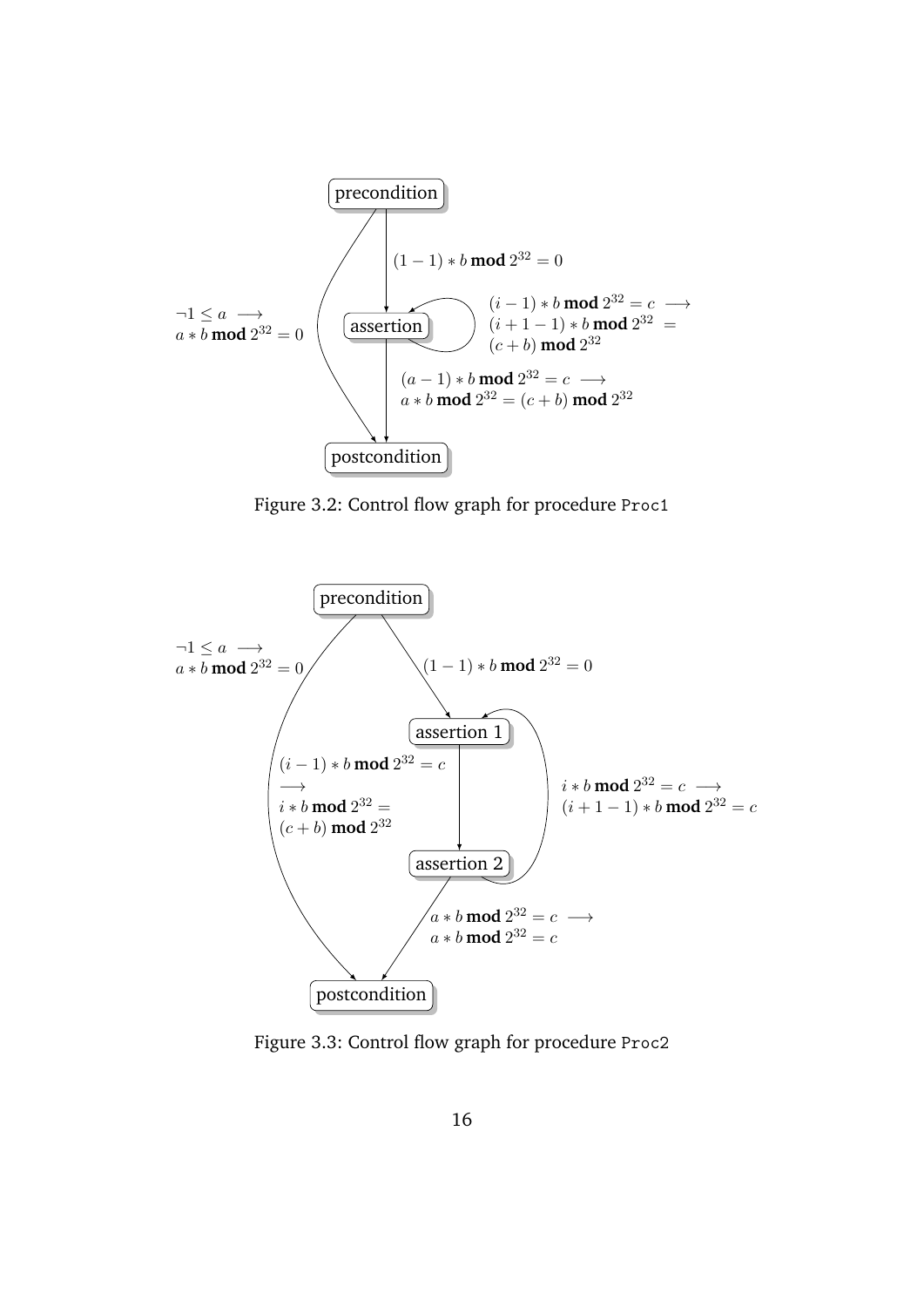maintain. The problem of having to prove the invariant several times can be avoided by rephrasing the above for-loop to

```
for I in T range L .. U loop
  --# assert P (I);
 S;
  --# assert P (I + 1)
end loop;
```
The VC for the path from the second assertion to the first assertion is trivial and can usually be proved automatically by the SPARK Simplifier, whereas the VC for the path from the first assertion to the second assertion actually expresses the fact that S preserves the invariant.

We illustrate this technique using the example package shown in Fig. [3.1.](#page-15-0) It contains two procedures Proc1 and Proc2, both of which implement multiplication via addition. The procedures have the same specification, but in Proc1, only one **assert** statement is placed at the beginning of the loop, whereas Proc2 employs the trick explained above. After applying the SPARK Simplifier to the VCs generated for Proc1, two very similar VCs

loop\_1\_ i \* b mod 
$$
2^{32}
$$
 = ((loop\_1\_i - 1) \* b mod  $2^{32}$  + b) mod  $2^{32}$ 

and

$$
a * b \mod 2^{32} = ((a - 1) * b \mod 2^{32} + b) \mod 2^{32}
$$

remain, whereas for Proc2, only the first of the above VCs remains. Why placing **assert** statements both at the beginning and at the end of the loop body simplifies the proof of the invariant should become obvious when looking at Fig. [3.2](#page-16-0) and Fig. [3.3](#page-16-1) showing the *control flow graphs* for Proc1 and Proc2, respectively. The nodes in the graph correspond to cut points in the program, and the paths between the cut points are annotated with the corresponding VCs. To reduce the size of the graphs, we do not show nodes and edges corresponding to runtime checks. The VCs for the path bypassing the loop and for the path from the precondition to the (first) assertion are the same for both procedures. The graph for Proc1 contains two VCs expressing that the invariant is preserved by the execution of the loop body: one for the path from the assertion to the assertion, and another one for the path from the assertion to the conclusion, which corresponds to the last iteration of the loop. The latter VC can be obtained from the former by simply replacing  $i$  by  $a$ . In contrast, the graph for Proc2 contains only one such VC for the path from assertion 1 to assertion 2. The VC for the path from assertion 2 to assertion 1 is trivial, and so is the VC for the path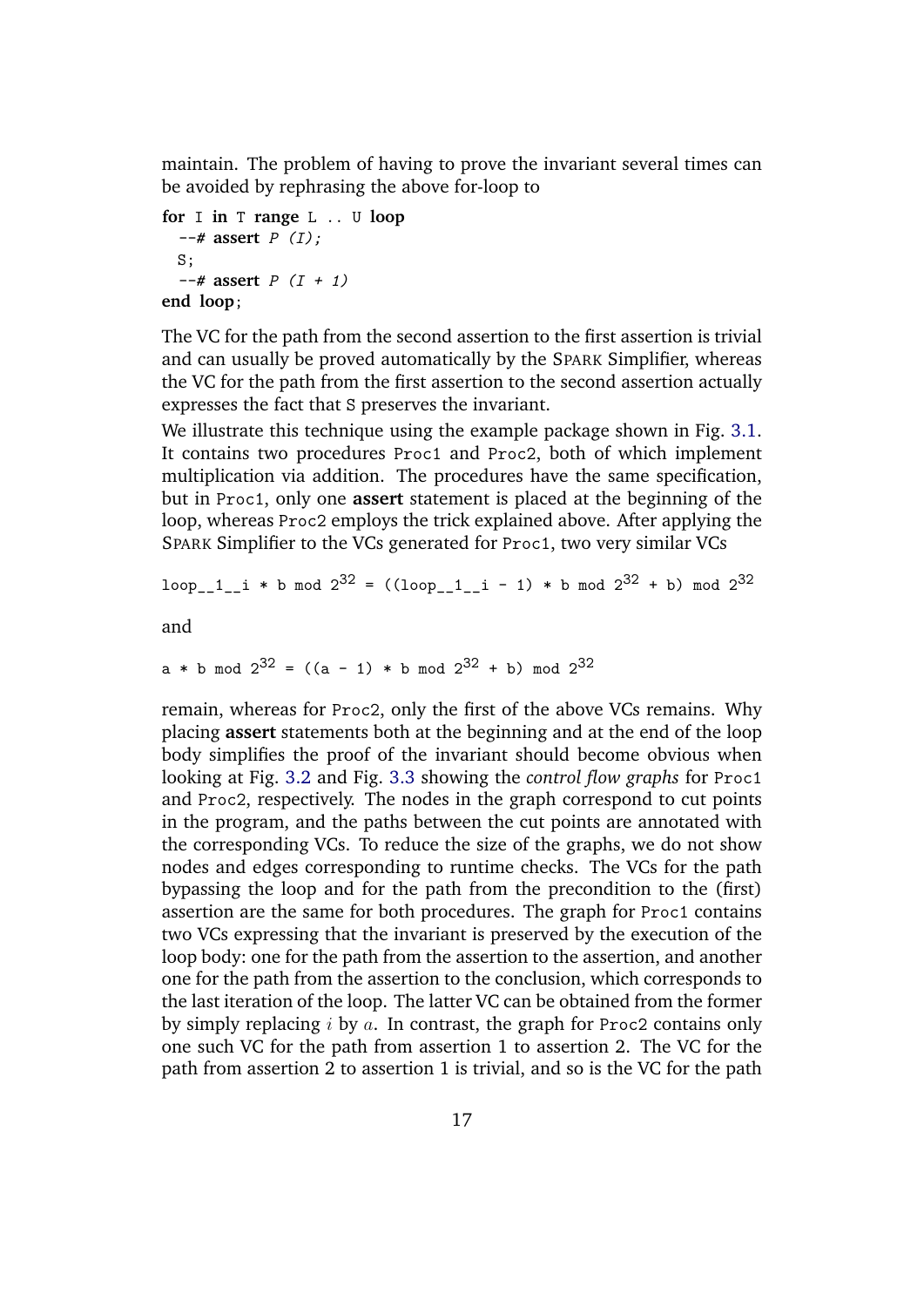from assertion 2 to the postcondition, expressing that the loop invariant implies the postcondition when the loop has terminated.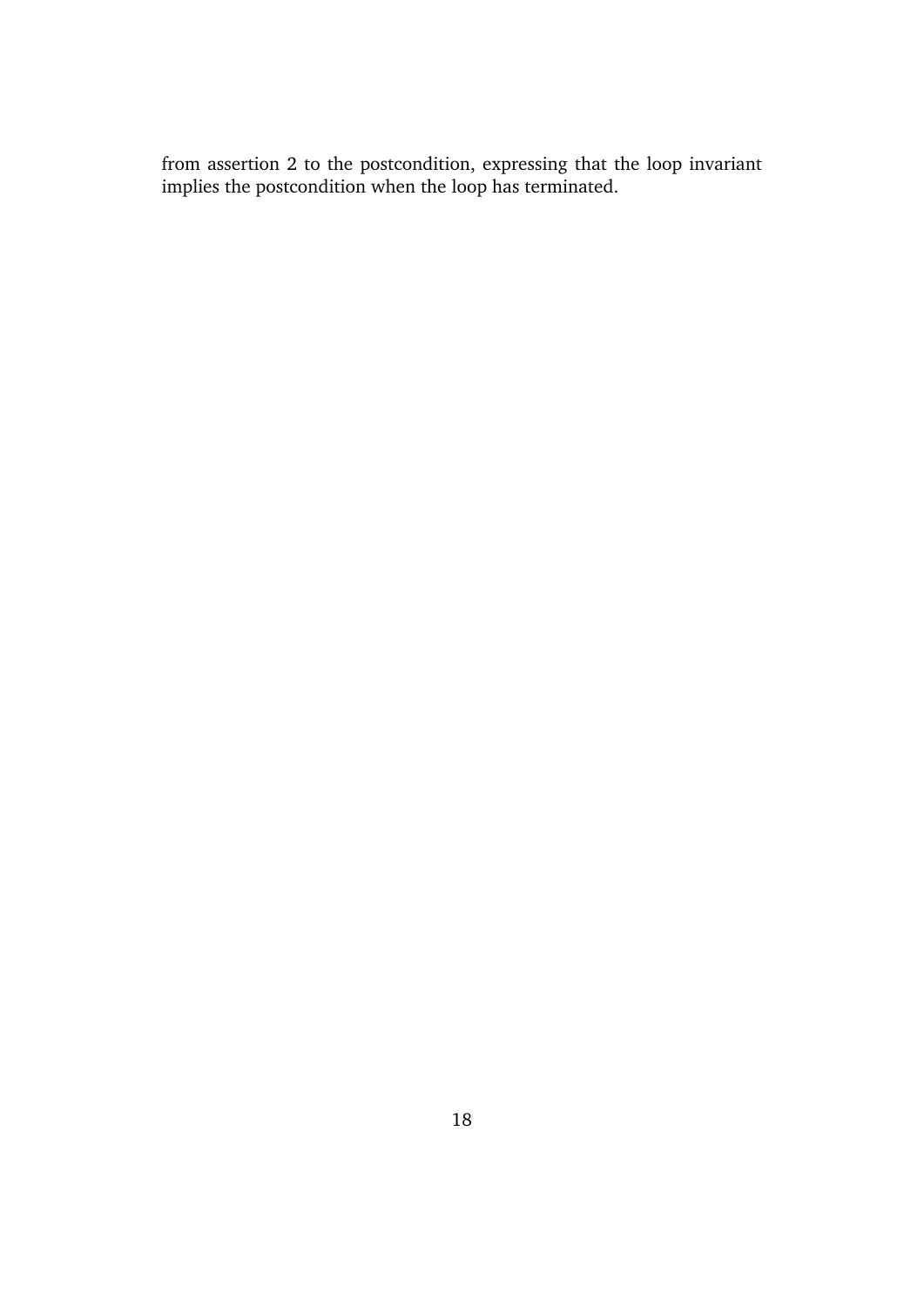# <span id="page-19-0"></span>**Chapter 4 HOL-SPARK Reference**

This section is intended as a quick reference for the HOL-SPARK verification environment. In [§4.1,](#page-19-1) we give a summary of the commands provided by the HOL-SPARK, while [§4.2](#page-21-0) contains a description of how particular types of SPARK and FDL are modelled in Isabelle.

## <span id="page-19-1"></span>**4.1 Commands**

This section describes the syntax and effect of each of the commands provided by HOL-SPARK.



Opens a new SPARK verification environment and loads a \*.siv file with VCs. Alternatively, \*.vcg files can be loaded using **spark\_open\_vcg**. The corresponding \*.fdl and \*.rls files must reside in the same directory as the file given as an argument to the command. This command also generates records and datatypes for the types specified in the \*.fdl file, unless they have already been associated with user-defined Isabelle types (see below). Since the full package name currently cannot be determined from the files generated by the SPARK Examiner, the command also allows to specify an optional package prefix in the format  $p_1$ ...  $p_n$ . When working with projects consisting of several packages, this is necessary in order for the verification environment to be able to map proof functions and types defined in Isabelle to their SPARK counterparts.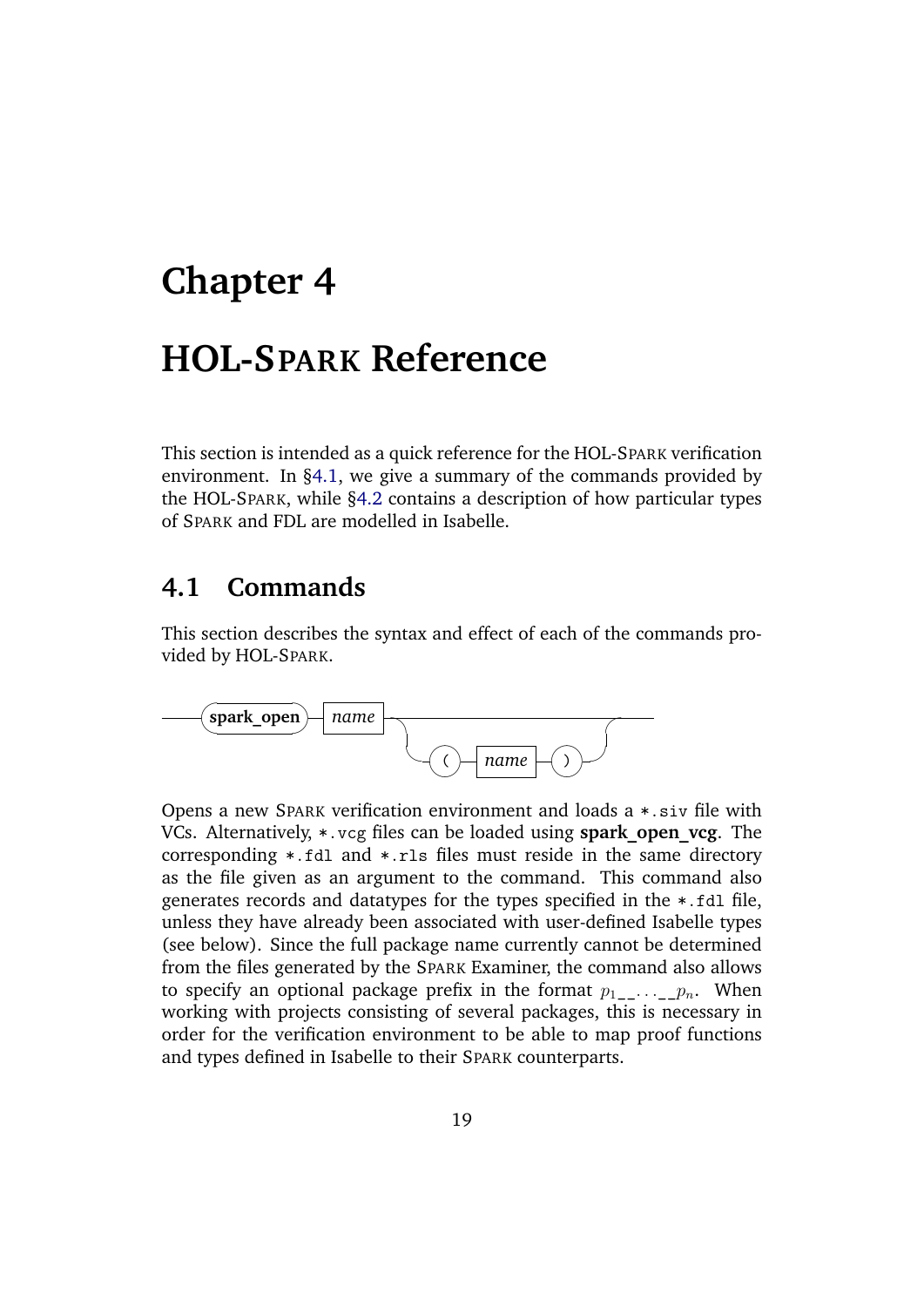

Associates a proof function with the given name to a term. The name should be the full name of the proof function as it appears in the \*.fdl file, including the package prefix. This command can be used both inside and outside a verification environment. The latter variant is useful for introducing proof functions that are shared by several procedures or packages, whereas the former allows the given term to refer to the types generated by **spark\_open** for record or enumeration types specified in the \*.fdl file.



*mapping*



Associates a SPARK type with the given name with an Isabelle type. This command can only be used outside a verification environment. The given type must be either a record or a datatype, where the names of fields or constructors must either match those of the corresponding SPARK types (modulo casing), or a mapping from SPARK to Isabelle names has to be provided. This command is useful when having to define proof functions referring to record or enumeration types that are shared by several procedures or packages. First, the types required by the proof functions can be introduced using Isabelle's commands for defining records or datatypes. Having introduced the types, the proof functions can be defined in Isabelle. Finally, both the proof functions and the types can be associated with their SPARK counterparts.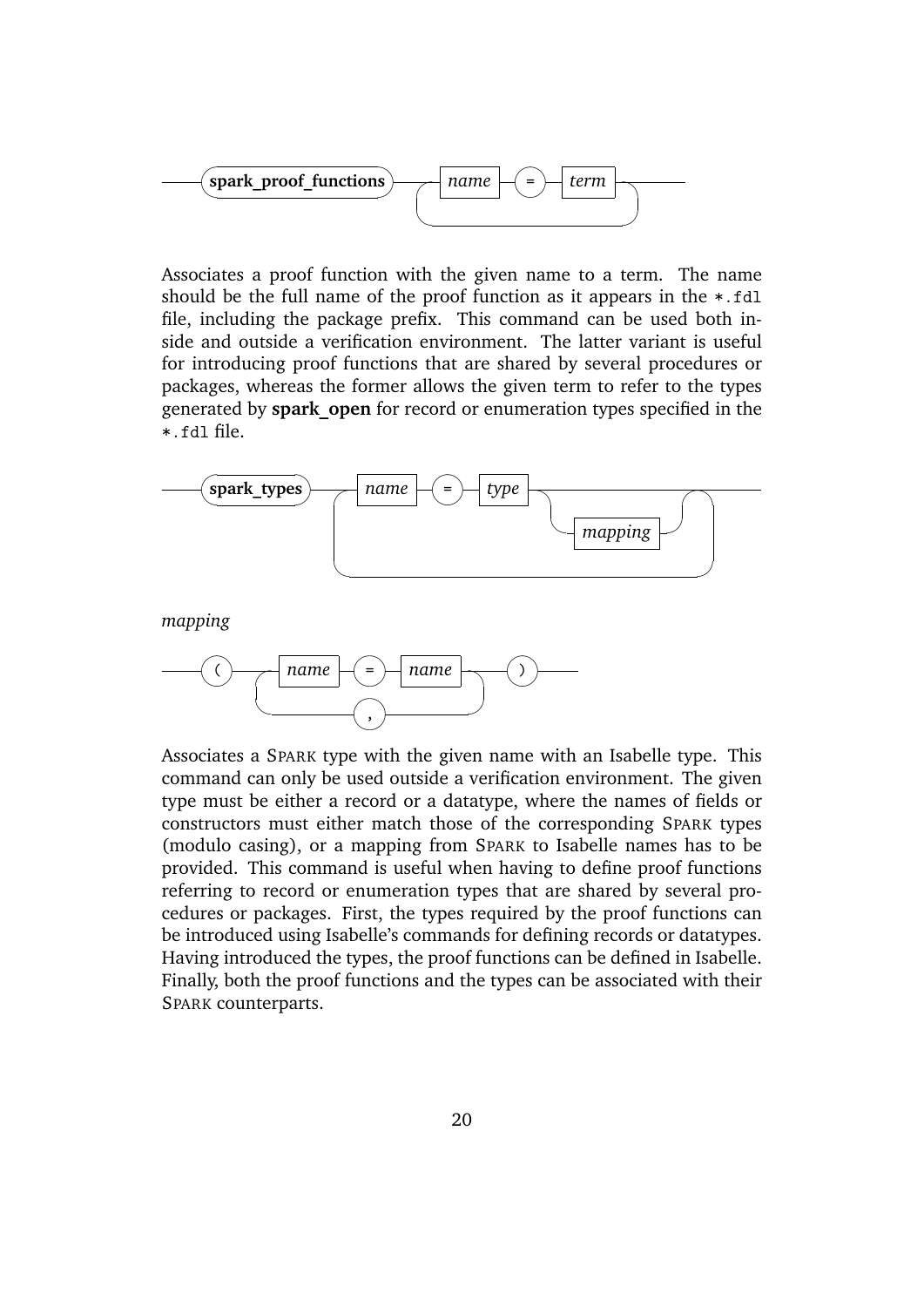

Outputs the variables declared in the \*.fdl file, the rules declared in the \*.rls file, and all VCs, together with their status (proved, unproved). The output can be restricted to the proved or unproved VCs by giving the corresponding option to the command.



Initiates the proof of the VC with the given name. Similar to the standard **lemma** or **theorem** commands, this command must be followed by a sequence of proof commands. The command introduces the hypotheses H1 ... Hn, as well as the identifiers  $?C1$  ...  $?Cm$  corresponding to the conclusions of the VC.



Closes the current verification environment. Unless the incomplete option is given, all VCs must have been proved, otherwise the command issues an error message. As a side effect, the command generates a proof review (\*.prv) file to inform POGS of the proved VCs.

## <span id="page-21-0"></span>**4.2 Types**

The main types of FDL are integers, enumeration types, records, and arrays. In the following sections, we describe how these types are modelled in Isabelle.

### <span id="page-21-1"></span>**4.2.1 Integers**

The FDL type integer is modelled by the Isabelle type int. While the FDL mod operator behaves in the same way as its Isabelle counterpart, this is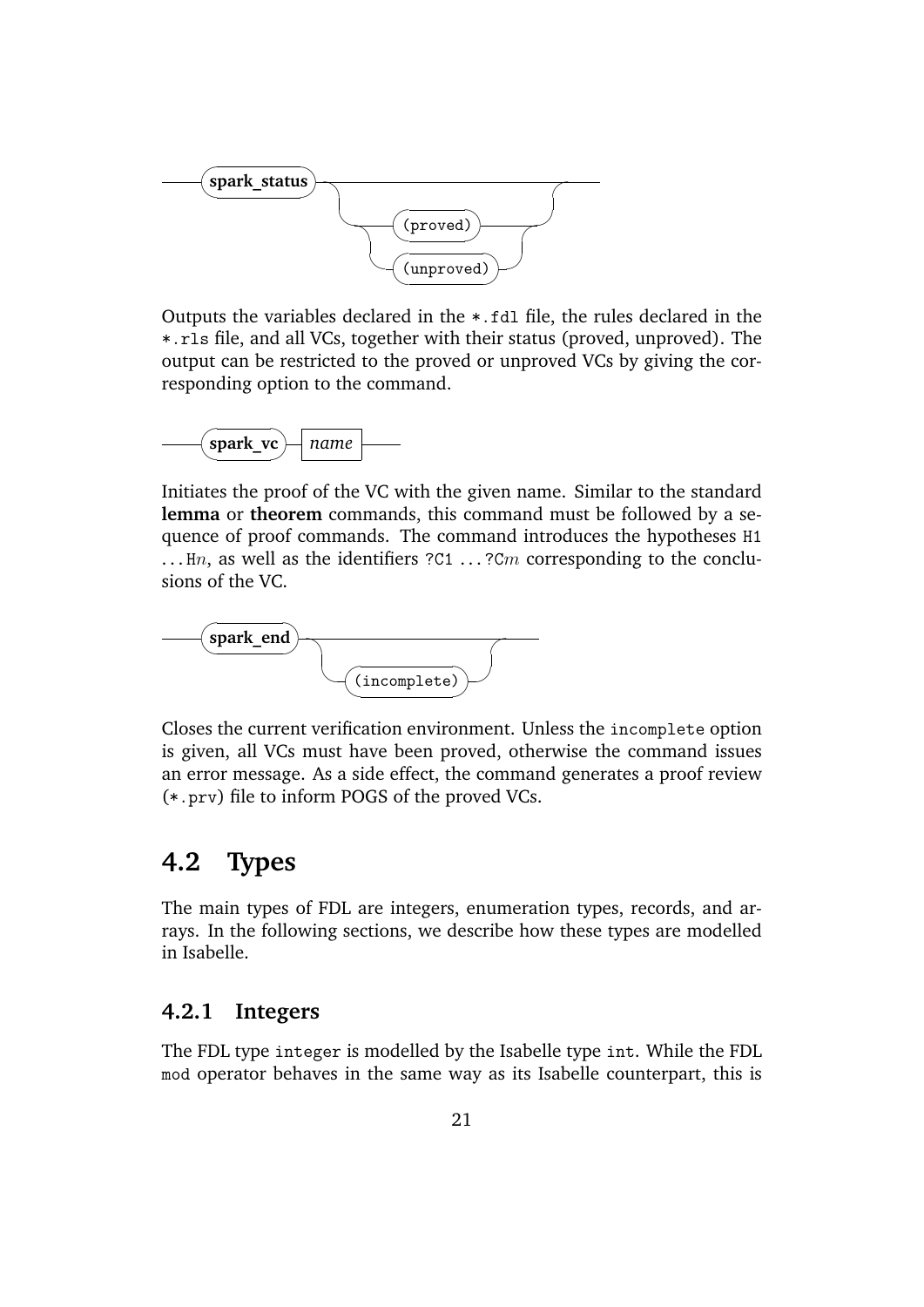```
sdiv_def: <br>a sdiv b = sgn a * sgn b * (|a| div |b|)
sdiv minus dividend: - a sdiv b = - (a sdiv b)
sdiv_minus_divisor: a sdiv - b = - (a sdiv b)
sdiv pos pos: 0 \le a \implies 0 \le b \implies a sdiv b = a div b
sdiv_pos_neg: 0 \le a \implies b \le 0 \implies a sdiv b = - (a div - b)
sdiv_neg_pos: a < 0 \implies 0 \le b \implies a sdiv b = -(-a \text{ div } b)sdiv_neg_neg: a < 0 \implies b < 0 \implies a sdiv b = -a div - b
```
<span id="page-22-1"></span>Figure 4.1: Characteristic properties of sdiv

```
AND lower: 0 \le x \implies 0 \le x AND y
OR_lower: 0 \le x \implies 0 \le y \implies 0 \le x OR y
XOR_lower: 0 \le x \implies 0 \le y \implies 0 \le x XOR y
AND_upper1: 0 \le x \implies x AND y \le xAND upper2: 0 \le y \implies x AND y \le yOR upper: 0 \le x \implies x \le 2^n \implies y \le 2^n \implies x OR y \le 2^nXOR upper: 0 \le x \implies x \le 2^n \implies y \le 2^n \implies x XOR y \le 2^nAND mod: x AND 2^n - 1 = x mod 2^n
```
<span id="page-22-2"></span>Figure 4.2: Characteristic properties of bitwise operators

not the case for the div operator. As has already been mentioned in [§2.2,](#page-9-0) the div operator of SPARK always truncates towards zero, whereas the div operator of Isabelle truncates towards minus infinity. Therefore, the FDL div operator is mapped to the sdiv operator in Isabelle. The characteristic theorems of sdiv, in particular those describing the relationship with the standard div operator, are shown in Fig. [4.1](#page-22-1)

The bitwise logical operators of SPARK and FDL are modelled by the operators AND, OR and XOR from Isabelle's Word library, all of which have type int  $\Rightarrow$  int  $\Rightarrow$  int. A list of properties of these operators that are useful in proofs about SPARK programs are shown in Fig. [4.2](#page-22-2)

### <span id="page-22-0"></span>**4.2.2 Enumeration types**

The FDL enumeration type

type  $t = (e_1, e_2, \ldots, e_n);$ 

is modelled by the Isabelle datatype

**datatype**  $t = e_1 | e_2 | \ldots | e_n$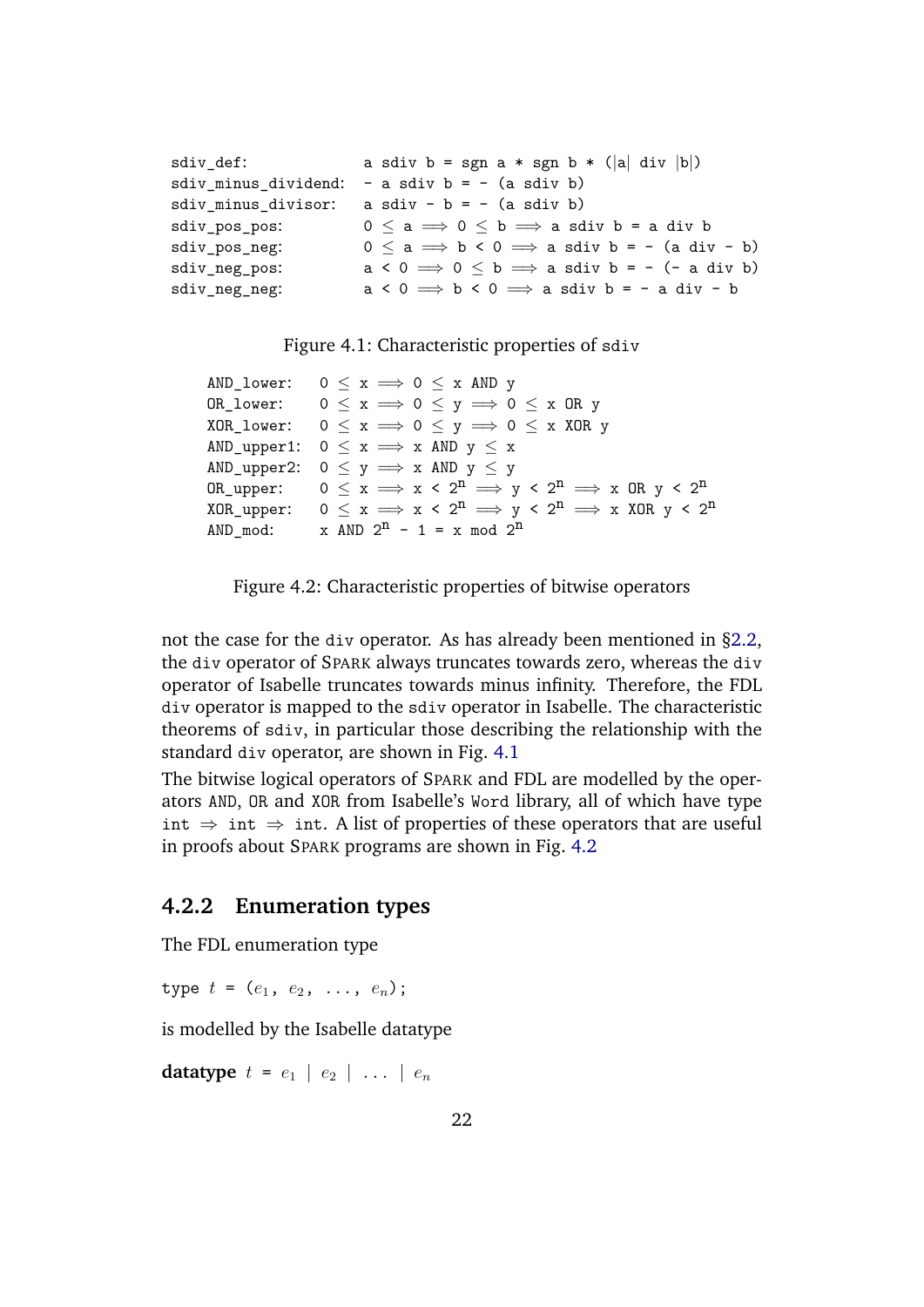| range_pos:                           | range pos = $\{0\text{sint } \text{CARD}('a)\}\$                                   |
|--------------------------------------|------------------------------------------------------------------------------------|
| less_pos:                            | $(x < y) = (pos x < pos y)$                                                        |
| less_eq_pos:                         | $(x \le y) = (pos x \le pos y)$                                                    |
| val_def:                             | $val = inv pos$                                                                    |
| succ_def:                            | succ $x = val (pos x + 1)$                                                         |
| pred_def:                            | pred $x = val$ (pos $x - 1$ )                                                      |
| first_el_def:                        | $first$ = $val$ 0                                                                  |
| last_el_def:                         | $last_e1 = val (int CARD('a) - 1)$                                                 |
| inj_pos:                             | inj pos                                                                            |
| val_pos:                             | val (pos $x$ ) = $x$                                                               |
| pos_val:                             | $z \in \text{range pos} \implies \text{pos} (\text{val } z) = z$                   |
| first_el_smallest: first_el $\leq$ x |                                                                                    |
| last_el_greatest:                    | $\texttt{x} \leq \texttt{last\_el}$                                                |
| pos_succ:                            | $x \neq$ last_el $\implies$ pos (succ x) = pos x + 1                               |
| pos_pred:                            | $x \neq$ first_el $\implies$ pos (pred x) = pos x - 1                              |
| succ_val:                            | $x \in \text{range pos} \implies \text{succ} (\text{val } x) = \text{val} (x + 1)$ |
| pred_val:                            | $x \in \text{range pos} \implies \text{pred} (\text{val } x) = \text{val} (x - 1)$ |
|                                      |                                                                                    |

<span id="page-23-0"></span>Figure 4.3: Generic properties of functions on enumeration types

The HOL-SPARK environment defines a type class spark enum that captures the characteristic properties of all enumeration types. It provides the following polymorphic functions and constants for all types 'a of this type class:

```
pos :: a \Rightarrow int
val :: int \Rightarrow 'a
succ :: a \Rightarrow apred :: 'a \Rightarrow 'a
first el :: 'a
last el :: 'a
```
In addition, spark\_enum is a subclass of the linorder type class, which allows the comparison operators  $\lt$  and  $\lt$  to be used on enumeration types. The polymorphic operations shown above enjoy a number of generic properties that hold for all enumeration types. These properties are listed in Fig. [4.3.](#page-23-0) Moreover, Fig. [4.4](#page-24-2) shows a list of properties that are specific to each enumeration type  $t$ , such as the characteristic equations for val and pos.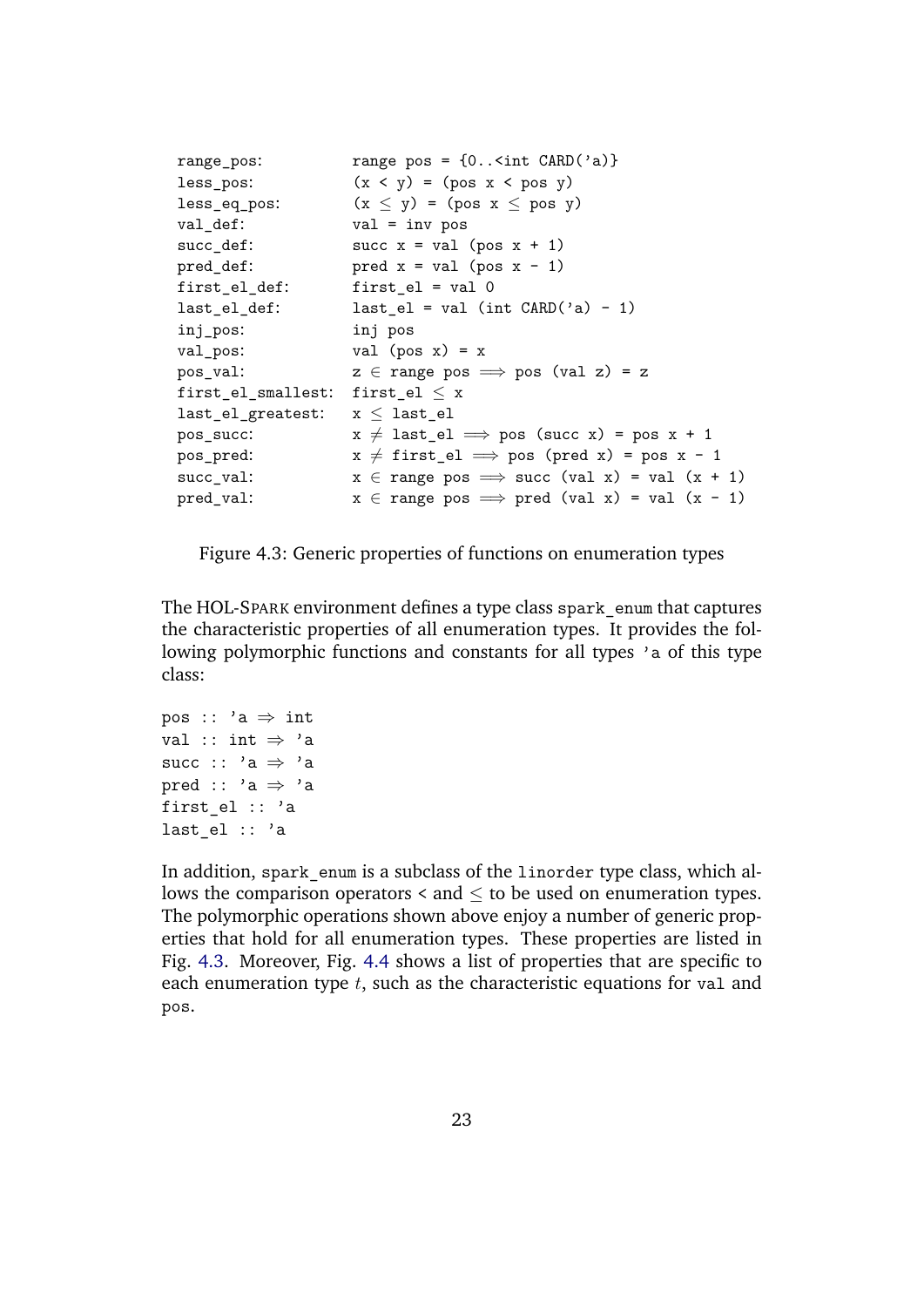```
t_val: val 0 = e_1 t_pos: pos e_1 = 0val 1 = e_2 pos e_2 = 1.
.
.
                                      .
.
.
      val (n-1) = e_n pos e_n = n-1t<sub>card</sub>: card(t) = nt_first_el: first_el = e_1t last el: last el = e_n
```
<span id="page-24-2"></span>Figure 4.4: Type-specific properties of functions on enumeration types

### <span id="page-24-0"></span>**4.2.3 Records**

The FDL record type

```
type t = record
      f_1 : t_1;...
      f_n : t_nend;
```
is modelled by the Isabelle record type

```
record t =f_1 :: t_1...
  f_n :: t_n
```
Records are constructed using the notation  $(f_1 = v_1, \ldots, f_n = v_n)$ , a field  $f_i$  of a record r is selected using the notation  $f_i$  r, and the fields f and f' of a record r can be updated using the notation  $r \in [f := v, f' := v']$ .

#### <span id="page-24-1"></span>**4.2.4 Arrays**

The FDL array type

type  $t = \arctan[t_1, ..., t_n]$  of  $u$ ;

is modelled by the Isabelle function type  $t_1 \times \cdots \times t_n \Rightarrow u$ . Array updates are written as  $A(x_1 := y_1, \ldots, x_n := y_n)$ . To allow updating an array at a set of indices, HOL-SPARK provides the notation ... [:=] ..., which can be combined with  $\dots$  :=  $\dots$  and has the properties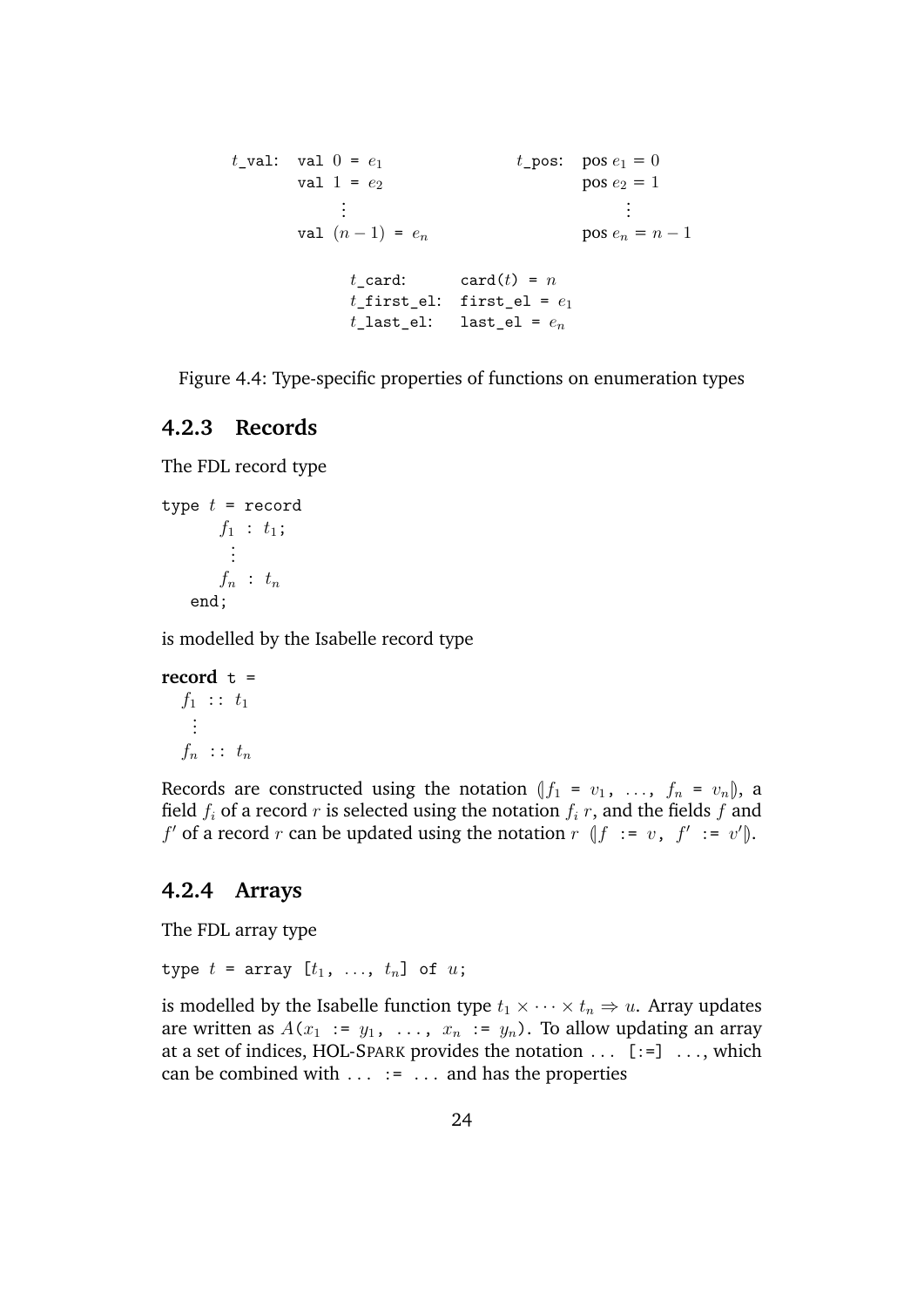$z \in xs \implies (f(xs [-x]))$   $z = y$  $z \notin xs \implies (f(xs [-x])) z = f z$  $f(\{x\}$  [:=]  $y) = f(x := y)$ 

Thus, we can write expressions like

 $A({0..9} [:=] 42, 15 := 99, {20..29} [:=] 0)$ 

that would be cumbersome to write using single updates.

### <span id="page-25-0"></span>**4.3 User-defined proof functions and types**

To illustrate the interplay between the commands for introducing userdefined proof functions and types mentioned in [§4.1,](#page-19-1) we now discuss a larger example involving the definition of proof functions on complex types. Assume we would like to define an array type, whose elements are records that themselves contain arrays. Moreover, assume we would like to initialize all array elements and record fields of type Integer in an array of this type with the value 0. The specification of package Complex\_Types containing the definition of the array type, which we call Array\_Type2, is shown in Fig. [4.5.](#page-26-0) It also contains the declaration of a proof function Initialized that is used to express that the array has been initialized. The two other proof functions Initialized2 and Initialized3 are used to reason about the initialization of the inner array. Since the array types and proof functions may be used by several packages, such as the one shown in Fig. [4.6,](#page-27-0) it is advantageous to define the proof functions in a central theory that can be included by other theories containing proofs about packages using Complex\_Types. We show this theory in Fig. [4.7.](#page-28-0) Since the proof functions refer to the enumeration and record types defined in Complex\_Types, we need to define the Isabelle counterparts of these types using the **datatype** and **record** commands in order to be able to write down the definition of the proof functions. These types are linked to the corresponding SPARK types using the **spark\_types** command. Note that we have to specify the full name of the SPARK functions including the package prefix. Using the logic of Isabelle, we can then define functions involving the enumeration and record types introduced above, and link them to the corresponding SPARK proof functions. It is important that the **definition** commands are preceeded by the **spark\_types** command, since the definition of initialized3 uses the val function for enumeration types that is only available once that day has been declared as a SPARK type.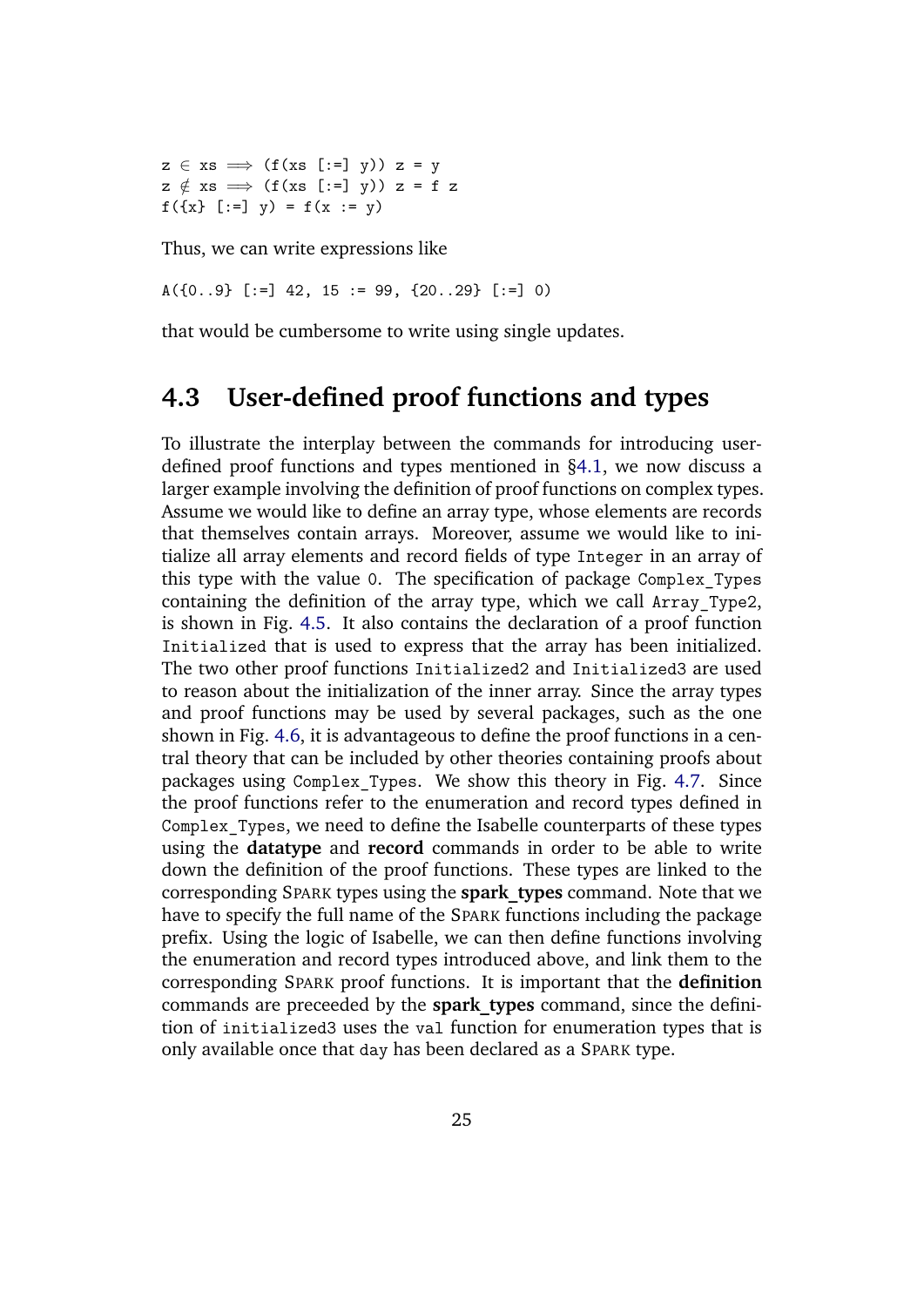```
package Complex_Types
is
  type Day is (Mon, Tue, Wed, Thu, Fri, Sat, Sun);
  subtype Array_Index is Natural range 0 .. 9;
  type Array_Type1 is array (Array_Index, Day) of Integer;
  type Record_Type is
     record
        Field1 : Array_Type1;
        Field2 : Integer;
     end record;
  type Array_Type2 is array (Array_Index) of Record_Type;
  --# function Initialized
  --# (A: Array_Type2; I : Natural) return Boolean;
  --# function Initialized2
  --# (A: Array_Type1; I : Natural) return Boolean;
  --# function Initialized3
  --# (A: Array_Type1; I : Natural; K : Natural) return Boolean;
```

```
end Complex_Types;
```

```
Figure 4.5: Nested array and record types
```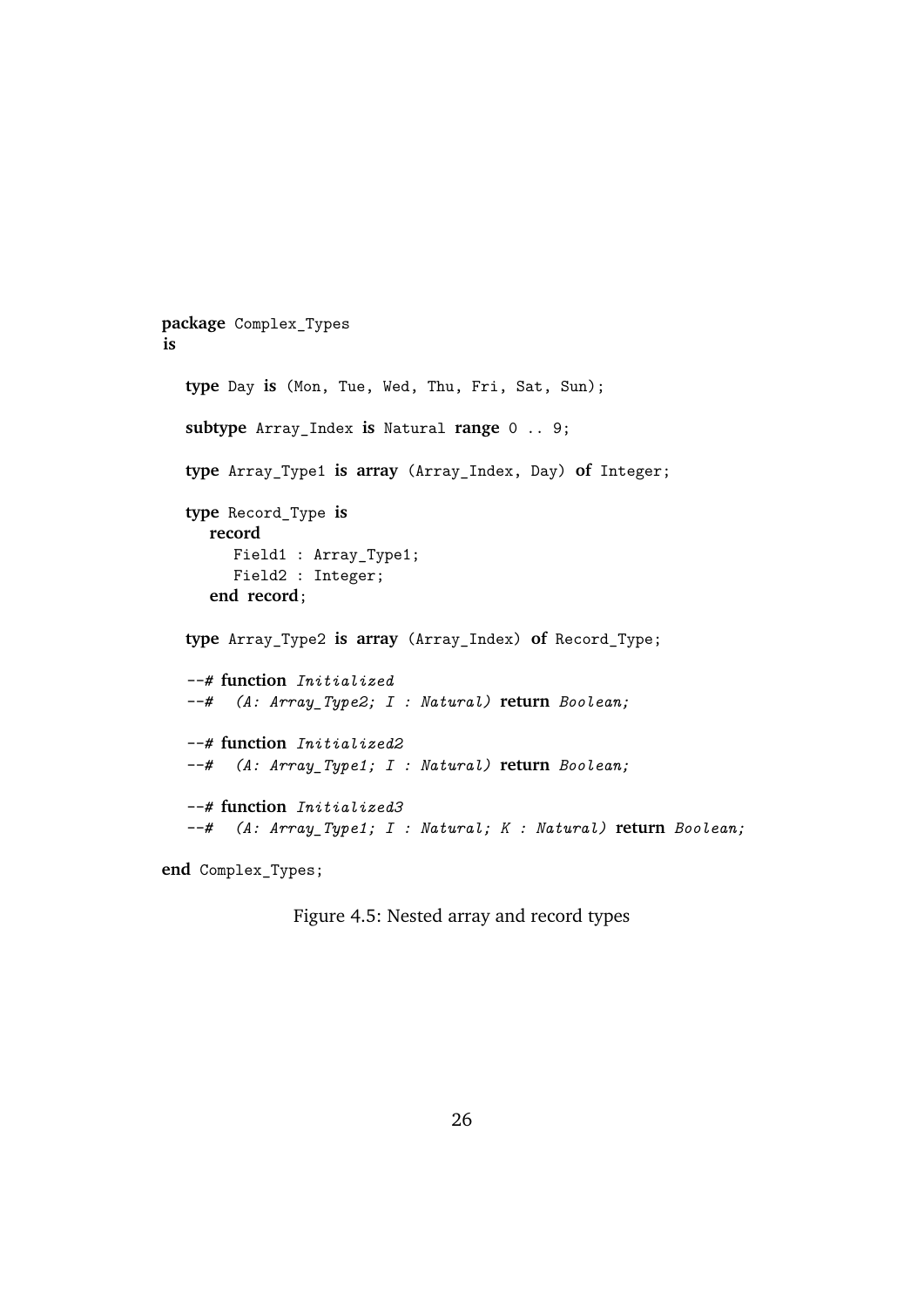```
with Complex_Types;
--# inherit Complex_Types;
package Complex_Types_App
is
  procedure Initialize (A : in out Complex_Types.Array_Type2);
  --# derives A from A;
  --# post Complex_Types.Initialized (A, 10);
end Complex_Types_App;
package body Complex_Types_App
is
  procedure Initialize (A : in out Complex_Types.Array_Type2)
  is
  begin
     for I in Complex_Types.Array_Index
       --# assert Complex_Types.Initialized (A, I);
     loop
        for J in Complex_Types.Array_Index
          --# assert
          --# Complex_Types.Initialized (A, I) and
          --# Complex_Types.Initialized2 (A (I).Field1, J);
        loop
           for K in Complex_Types.Day
             --# assert
             --# Complex_Types.Initialized (A, I) and
             --# Complex_Types.Initialized2 (A (I).Field1, J) and
             --# Complex_Types.Initialized3
             --# (A (I).Field1, J, Complex_Types.Day'Pos (K));
           loop
             A (I).Field1 (J, K) := 0;
           end loop;
        end loop;
        A (I). Field2 := 0;
     end loop;
  end Initialize;
```

```
end Complex_Types_App;
```
<span id="page-27-0"></span>Figure 4.6: Application of Complex\_Types package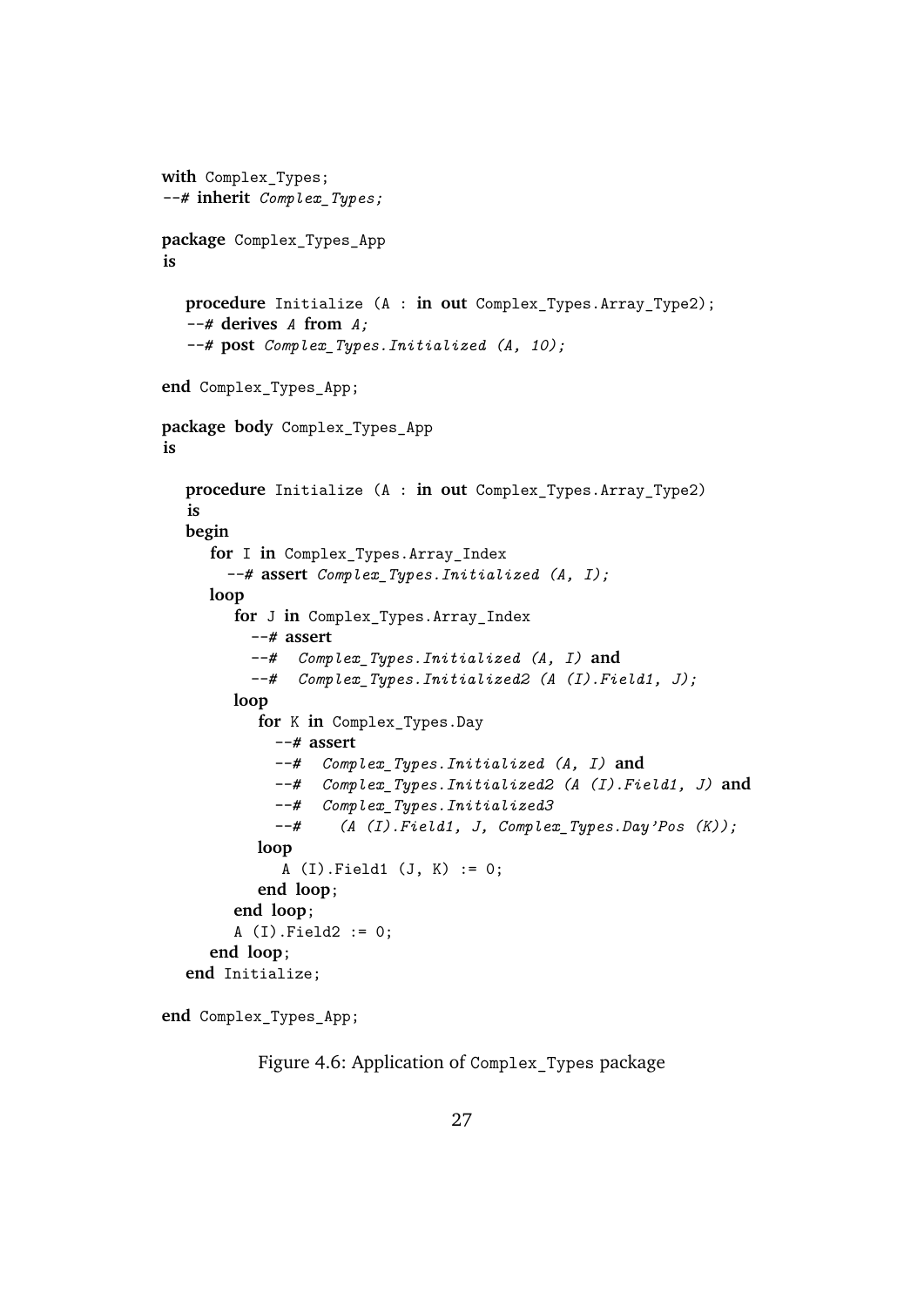```
theory Complex_Types
imports "HOL-SPARK.SPARK"
begin
datatype day = Mon | Tue | Wed | Thu | Fri | Sat | Sun
record two_fields =
  Field1 :: "int \times day \Rightarrow int"
 Field2 :: int
spark_types
  complex_types__day = day
  complex_types__record_type = two_fields
definition
  initialized3 :: "(int × day ⇒ int) ⇒ int ⇒ int ⇒ bool" where
  "initialized3 A i k = (\forall j \in \{0..5k\}. A (i, val j) = 0)"
definition
  initialized2 :: "(int × day ⇒ int) ⇒ int ⇒ bool" where
  "initialized2 A i = (\forall j \in \{0..5\}). initialized3 A j 7)"
definition
  initialized :: "(int ⇒ two_fields) ⇒ int ⇒ bool" where
  "initialized A i = (\forall j \in \{0..5\}).
     initialized2 (Field1 (A j)) 10 \land Field2 (A j) = 0)"
spark_proof_functions
```

```
complex_types__initialized = initialized
complex_types__initialized2 = initialized2
complex_types__initialized3 = initialized3
```
#### **end**

<span id="page-28-0"></span>Figure 4.7: Theory defining proof functions for complex types